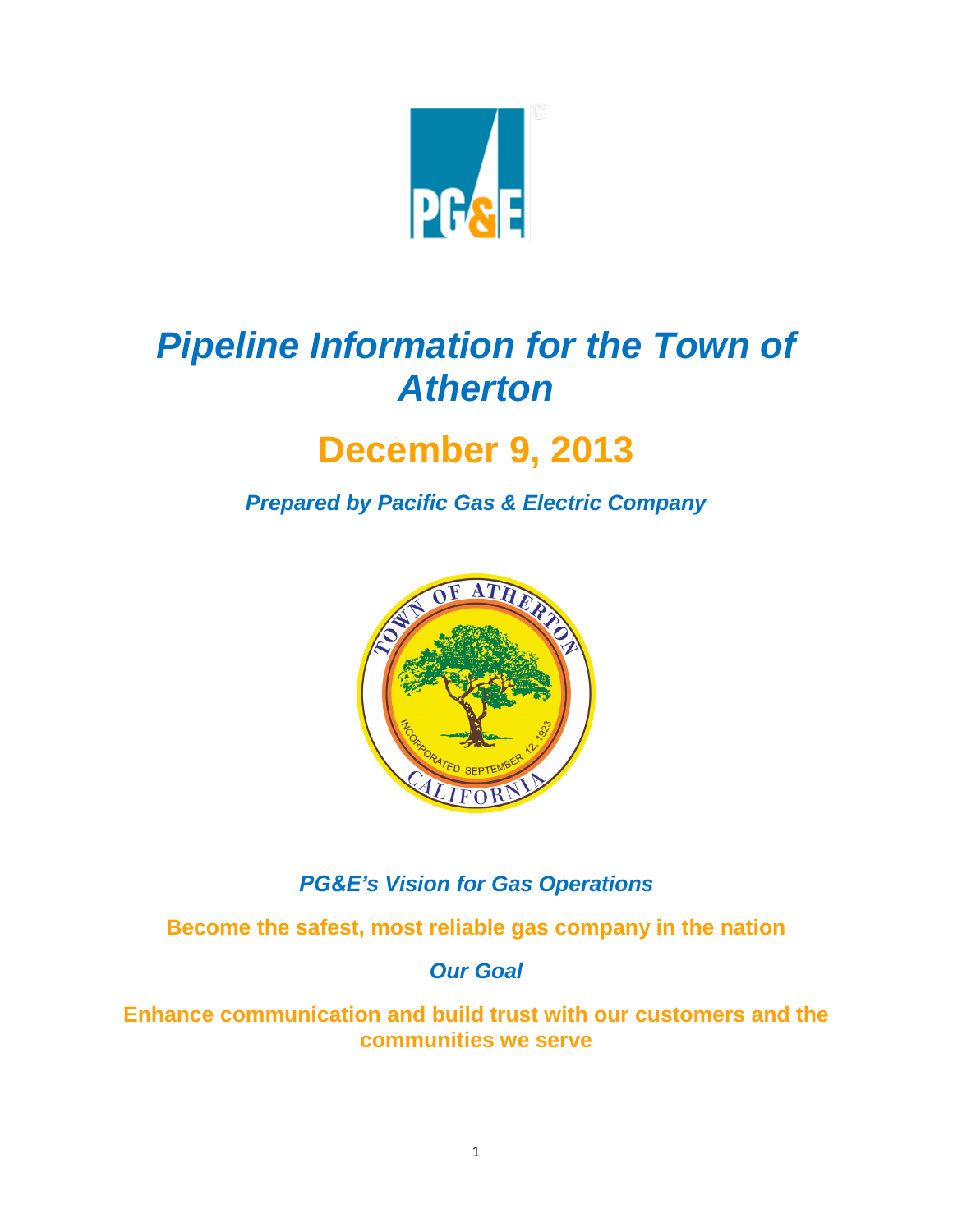# **Executive Summary for Atherton**

### **San Mateo County Initiatives and Progress**

The table below outlines the progress that has been made in San Mateo County since 2011 on various pipeline initiatives.

| Pipeline Initiatives Progress Since 2011 for San Mateo County*                                                                                                     |                                                 |  |  |  |
|--------------------------------------------------------------------------------------------------------------------------------------------------------------------|-------------------------------------------------|--|--|--|
| Transmission pipeline MAOP validation complete                                                                                                                     | 100 miles                                       |  |  |  |
| Transmission miles being surveyed using high-<br>precision GPS                                                                                                     | 100 miles                                       |  |  |  |
| Transmission miles validated with existing strength<br>test records                                                                                                | 58.4                                            |  |  |  |
| Transmission miles strength tested                                                                                                                                 | 41 miles                                        |  |  |  |
| Transmission pipeline replaced                                                                                                                                     | 3.1 miles                                       |  |  |  |
| Valves automated                                                                                                                                                   | 16 valves                                       |  |  |  |
| Distribution miles of cast-iron vintage steel replaced                                                                                                             | 49.5 miles<br>(Peninsula division)**            |  |  |  |
| Distribution miles of pre-1973 Aldyl-A replaced                                                                                                                    | In 2012: 0.06 miles<br>In 2013: 2 miles         |  |  |  |
| Emergency exercises with first responders                                                                                                                          | 45                                              |  |  |  |
| # Community open houses                                                                                                                                            | 25                                              |  |  |  |
| <b>2014 Planned Initiatives</b>                                                                                                                                    |                                                 |  |  |  |
| Transmission miles to strength test                                                                                                                                | 1 test of a short section                       |  |  |  |
| Transmission miles to replace                                                                                                                                      | 9 miles                                         |  |  |  |
| Valves to automate                                                                                                                                                 | 11 valves                                       |  |  |  |
| Aldyl-A distribution miles to replace                                                                                                                              | Continuing to replace<br>on a prioritized basis |  |  |  |
| *Data valid as of September 30, 2013, unless stated otherwise. Numbers in this table<br>are approximate.                                                           |                                                 |  |  |  |
| **PG&E does not track this data separately for San Mateo County; Peninsula Division<br>includes all of San Mateo County and a small portion of Santa Clara County. |                                                 |  |  |  |

### **PG&E Service in Atherton**

PG&E serves customers from 2,558 gas meters and 2,723 electric meters in Atherton (as of November 30, 2013).

### **Transmission Lines**

The following gas transmission pipelines run through Atherton.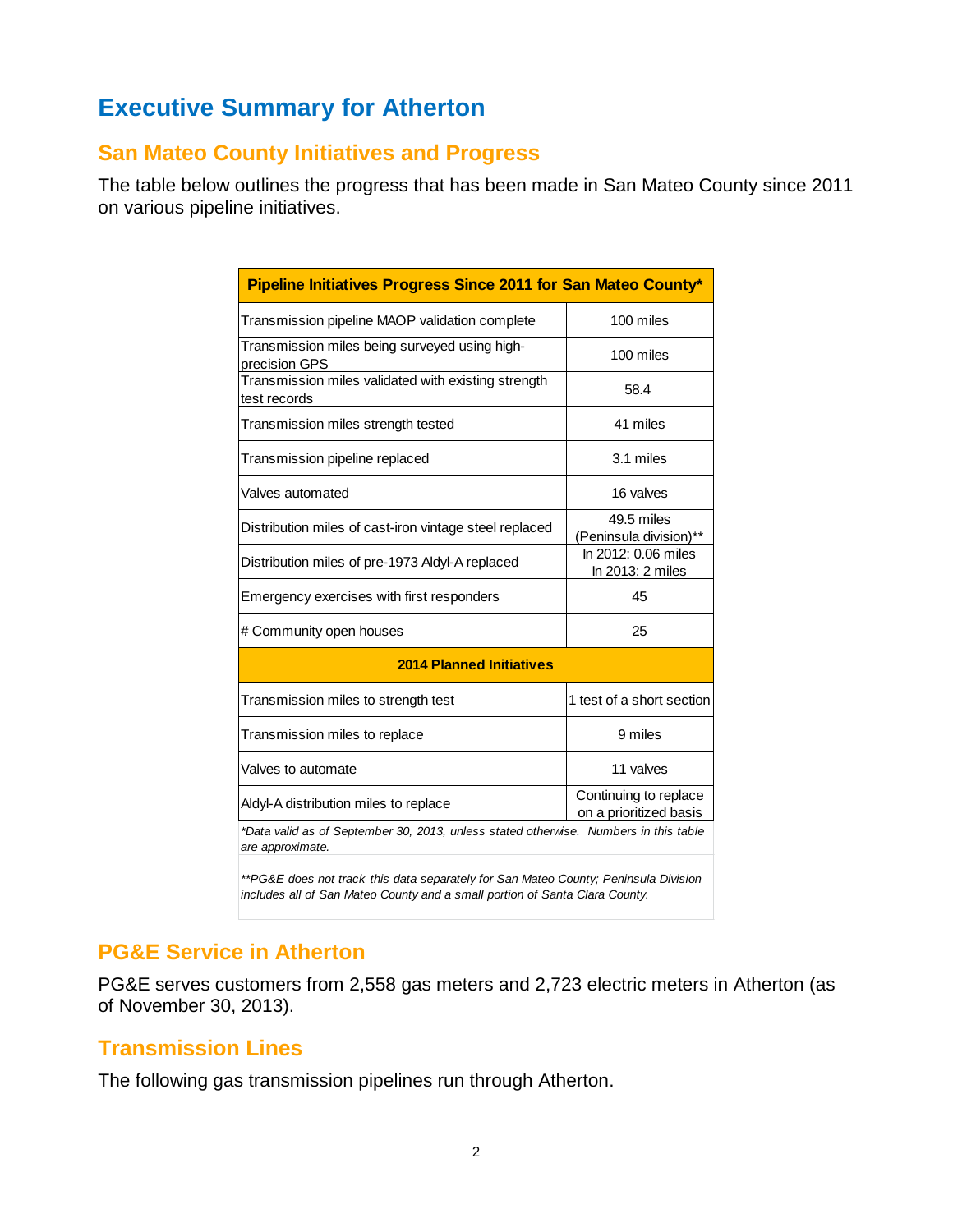| <b>Atherton Transmission Lines</b> |                                                                                                 |            |                     |                  |       |  |  |
|------------------------------------|-------------------------------------------------------------------------------------------------|------------|---------------------|------------------|-------|--|--|
| <b>Lines</b>                       | <b>Operating</b><br>%SMYS<br><b>Pressure   Install Year (s)</b><br><b>Material</b><br><b>OD</b> |            |                     |                  |       |  |  |
| 109                                | 300 psig                                                                                        | 1936, 1989 | 22 and 24<br>inches | 21.15% to<br>50% | Steel |  |  |
| 132                                | 300 psig                                                                                        | 1947       | 24 inches           | 48.81%           | Steel |  |  |

## **Distribution Mains**

- Atherton has approximately 56 miles of gas distribution mains and service lines (47 miles of steel, 2 miles of Aldyl-A plastic, and 7 miles of other plastic.
- There are three Distribution Feeder Mains (DFM) in Atherton as shown in the table below.

| <b>Atherton Distribution Feeder Mains</b> |                  |                                                                  |                           |                      |                 |  |
|-------------------------------------------|------------------|------------------------------------------------------------------|---------------------------|----------------------|-----------------|--|
|                                           | <b>Operating</b> |                                                                  |                           |                      |                 |  |
| <b>Lines</b>                              | <b>Pressure</b>  | <b>Install Year (s)</b>                                          | <b>OD</b>                 | %SMYS                | <b>Material</b> |  |
| 0201-01                                   | 120 psig         | 1927, 1987,                                                      | 6 and 8                   | 4.19% to             | <b>Steel</b>    |  |
|                                           |                  | 2005                                                             | inches                    | 12.7%                |                 |  |
| 0205-01                                   | 230 psig         | 1938, 1940,<br>1963, 1971,<br>1972, 2003,<br>2005, 2011,<br>2013 | $2, 3, 4$ and<br>6 inches | 5.07% to<br>28.15%   | <b>Steel</b>    |  |
| 0217-01                                   | 175 psig         | 1987, 1989                                                       | 6 and 8<br>inches         | $5.2\%$ to<br>15.31% | <b>Steel</b>    |  |

# **Safety Overview**

- There are no integrity concerns with transmission lines 109 and132 in Atherton
	- o Line 109 was successfully strength tested in 2012 to a test pressure of 612 psig. The Maximum Operating Pressure (MOP) is 300 psig.
	- o Line 132 was successfully strength tested in 2011 to a test pressure of 630 psig. The MOP is 300 psig.
- There are no integrity concerns with the DFMs in Atherton
	- o The DFMs in Atherton have had successful strength tests performed at various times. Approximately 128 feet of DFM 0201-01 is untested, however the untested segments will be assessed under a future rate case to validate the current Maximum MOP of 120 psig. Approximately 54 feet of DFM 0205- 01 is untested and is expected to be replaced along with Line 109 replacement work.
	- o DFM 0201-01 has an MOP of 120 psig.
	- $\circ$  DFM 0205-01 has an MOP of 230 psig.
	- $\circ$  DFM 0217-01 has an MOP of 175 psig.
- In 2012, PG&E replaced 1.28 miles of pipe on Line 109. The remaining portion of Line 109 running through Atherton is planned for replacement in 2014. PG&E also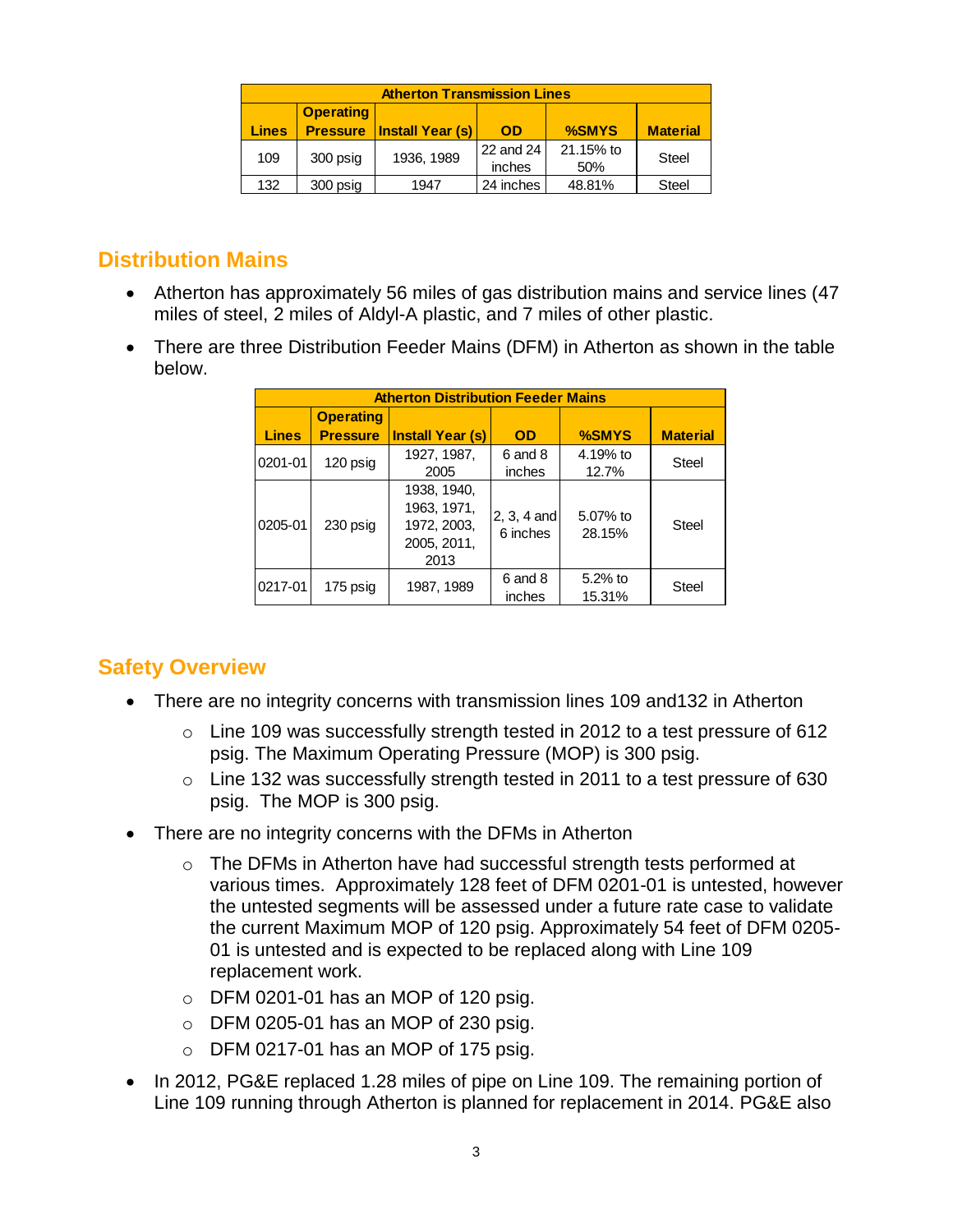plans to replace approximately 20 feet of DFM 201-01 in 2014 as part of the replacement for Line 109.

 PG&E is working to replace certain Aldyl-A plastic distribution mains. Replacement of Aldyl-A distribution main is based on factors related to the condition and surroundings of the pipe. The primary factor in determining if a main is to be replaced is leak repair data, which indicates the potential of a material issue with the Aldyl-A plastic. Secondary factors include pipe vintage, operating pressure, the potential for ground movement, population density and areas of public assembly. Replacement projects are prioritized in order of the pipe with the greatest combination of consequence and likelihood for leakage.

#### **Maintenance Overview**

 PG&E regularly conducts leak surveys of its natural gas pipelines. Leak surveys are generally conducted by a leak surveyor walking above the pipeline with leak detection instruments. Distribution leak surveys are done at least every five years.

| <b>Gas Leak Survey For Atherton</b> |                    |                  |                |  |  |
|-------------------------------------|--------------------|------------------|----------------|--|--|
|                                     | <b>Leak Survey</b> | <b>Last Leak</b> |                |  |  |
| <b>Lines</b>                        | <b>Schedule</b>    | <b>Survey</b>    | <b>Results</b> |  |  |
| 109                                 | Semi-Annual        | 10/17/2013       | No leaks found |  |  |
| 132                                 | Annual             | 5/16/13          | No leaks found |  |  |
|                                     | Semi-Annual        | 10/24/2013       |                |  |  |
| 0201-01                             | 5-year             | 10/7/2010        | No leaks found |  |  |
| 0205-01                             | 5-year             | 10/7/2010        | No leaks found |  |  |
|                                     | Semi-Annual        | 10/28/2013       |                |  |  |
| 0217-01                             | 5-year             | 10/7/2010,       | 1 leak found   |  |  |
|                                     |                    | 10/8/2010        |                |  |  |

 PG&E utilizes an active cathodic protection (CP) system on its steel distribution pipelines to protect them against corrosion. PG&E inspects its CP systems every two months to ensure they are operating correctly.

| <b>Transmission and DFM Cathodic Protection Surveys for</b><br><b>Atherton</b> |                                    |                   |                   |  |  |
|--------------------------------------------------------------------------------|------------------------------------|-------------------|-------------------|--|--|
| <b>Results from</b><br><b>Frequency of</b>                                     |                                    |                   |                   |  |  |
|                                                                                | <b>Date of last</b><br>most recent |                   |                   |  |  |
| <b>Lines</b>                                                                   | <b>inspection</b>                  | <b>inspection</b> | inspection        |  |  |
| 109                                                                            | 11/13/2013                         | No issues         | <b>Bi-Monthly</b> |  |  |
| 132                                                                            | 11/13/2013                         | No issues         | <b>Bi-Monthly</b> |  |  |
| 0201-01                                                                        | 10/2/2013                          | No issues         | <b>Bi-Monthly</b> |  |  |
| 0205-01                                                                        | 11/4/2013                          | No issues         | <b>Bi-Monthly</b> |  |  |
| 0217-01                                                                        | 11/8/2013                          | No issues         | <b>Bi-Monthly</b> |  |  |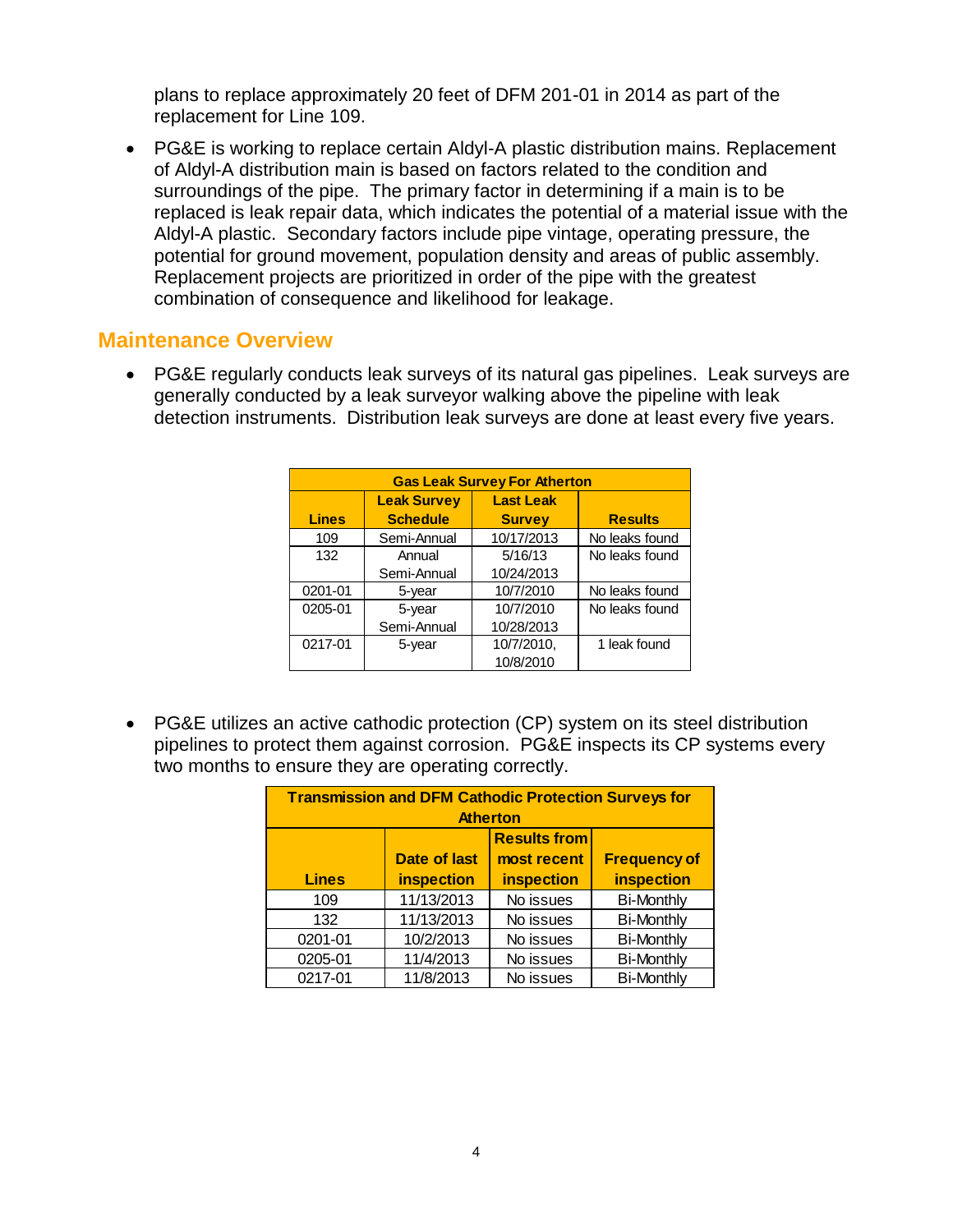| <b>Distribution Cathodic Protection for Atherton</b>                                             |                                                          |                                   |  |  |
|--------------------------------------------------------------------------------------------------|----------------------------------------------------------|-----------------------------------|--|--|
| <b>Dates of last</b>                                                                             |                                                          |                                   |  |  |
| <b>inspection</b>                                                                                |                                                          |                                   |  |  |
| (multiple dates for<br>multiple Cathodic<br><b>Protection Areas</b><br><b>covering Atherton)</b> | <b>Results from</b><br>most recent<br><b>inspections</b> | <b>Frequency of</b><br>inspection |  |  |
| 10/1, 10/4, 11/4, 11/7                                                                           | No issues                                                | <b>Bi-Monthly</b>                 |  |  |

 PG&E patrols its gas transmission pipelines at least quarterly to look for missing pipeline markers, construction activity and other factors that may threaten the pipeline. Lines 109 and 132 and the DFMs located in Atherton were last patrolled on 12/2/13 and everything was found to be normal.

|              | <b>Patrols for Atherton</b> |                    |  |  |  |
|--------------|-----------------------------|--------------------|--|--|--|
|              | <b>Frequency of</b>         |                    |  |  |  |
| <b>Lines</b> | <b>Patrol</b>               | <b>Last Patrol</b> |  |  |  |
| 109          | Twice per<br>month          | 12/2/2013          |  |  |  |
| 132          | Twice per<br>month          | 12/2/2013          |  |  |  |
| 0201-01      | Twice per<br>month          | 12/2/2013          |  |  |  |
| 0205-01      | Twice per<br>month          | 12/2/2013          |  |  |  |
| 0217-01      | Twice per<br>month          | 12/2/2013          |  |  |  |

### **Third-Party Damage**

- Third-party dig-ins represent the greatest threat to PG&E's buried pipelines and pipeline patrols provide a leading indicator that helps PG&E protect pipelines and improve safety.
- In 2013, there have been four third-party dig-ins in Atherton on service lines through 11/8/13. Three of these dig-ins did not have valid USA tickets.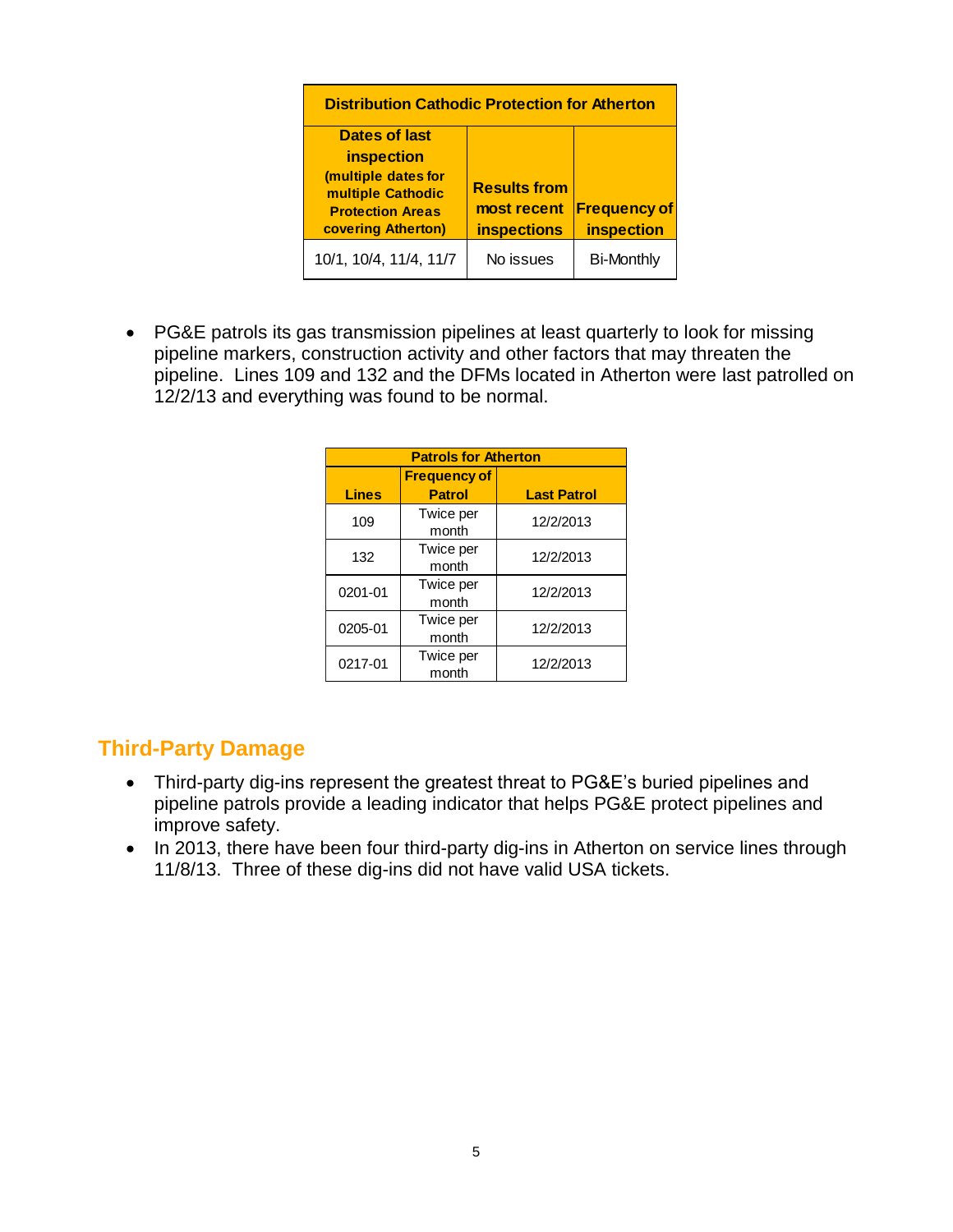# **Atherton Pipeline Information**

## **Gas Transmission Pipeline**

The following gas transmission pipelines run through Atherton.

|              | <b>Atherton Transmission Lines</b>                                                               |            |                     |                  |              |  |
|--------------|--------------------------------------------------------------------------------------------------|------------|---------------------|------------------|--------------|--|
| <b>Lines</b> | <b>Operating</b><br>%SMYS<br>Install Year (s)<br><b>Pressure</b><br><b>Material</b><br><b>OD</b> |            |                     |                  |              |  |
| 109          | 300 psig                                                                                         | 1936, 1989 | 22 and 24<br>inches | 21.15% to<br>50% | Steel        |  |
| 132          | 300 psig                                                                                         | 1947       | 24 inches           | 48.81%           | <b>Steel</b> |  |

### **Gas Distribution Mains**

The following Distribution Feeder Mains (DFMs) run through Atherton:

|              | <b>Atherton Distribution Feeder Mains</b> |                                                                  |                           |                      |                 |  |  |
|--------------|-------------------------------------------|------------------------------------------------------------------|---------------------------|----------------------|-----------------|--|--|
| <b>Lines</b> | <b>Operating</b><br><b>Pressure</b>       | <b>Install Year (s)</b>                                          | <b>OD</b>                 | %SMYS                | <b>Material</b> |  |  |
| 0201-01      | 120 psig                                  | 1927, 1987,<br>2005                                              | 6 and 8<br>inches         | 4.19% to<br>12.7%    | <b>Steel</b>    |  |  |
| 0205-01      | 230 psig                                  | 1938, 1940,<br>1963, 1971,<br>1972, 2003,<br>2005, 2011,<br>2013 | $2, 3, 4$ and<br>6 inches | 5.07% to<br>28.15%   | <b>Steel</b>    |  |  |
| 0217-01      | 175 psig                                  | 1987, 1989                                                       | 6 and 8<br>inches         | $5.2\%$ to<br>15.31% | <b>Steel</b>    |  |  |

Atherton has approximately 56 miles of gas distribution mains and service lines (47 miles of steel, 2 miles of Aldyl-A plastic, and 7 miles of other plastic.

# **Safety Overview**

Safety considerations used to evaluate the gas system within Atherton is as follows:

- Landslide Potential Low potential within city limits.
- Seismic Activity (Peak Ground Acceleration) This measures the intensity of ground shaking from an earthquake. No earthquakes have occurred within the city limits that would have caused any structural or pipeline damage per USGS.
- Liquefaction Potential Low to moderate potential within city limits. However DFM 0205-01 has a moderate to high potential on certain sections.
- Fault Crossings DFM 0217-01 is the only line within Atherton that crosses a fault, however this fault is considered inactive.
- Levee/Erosion Areas No current locations of erosion have been observed within the city limits.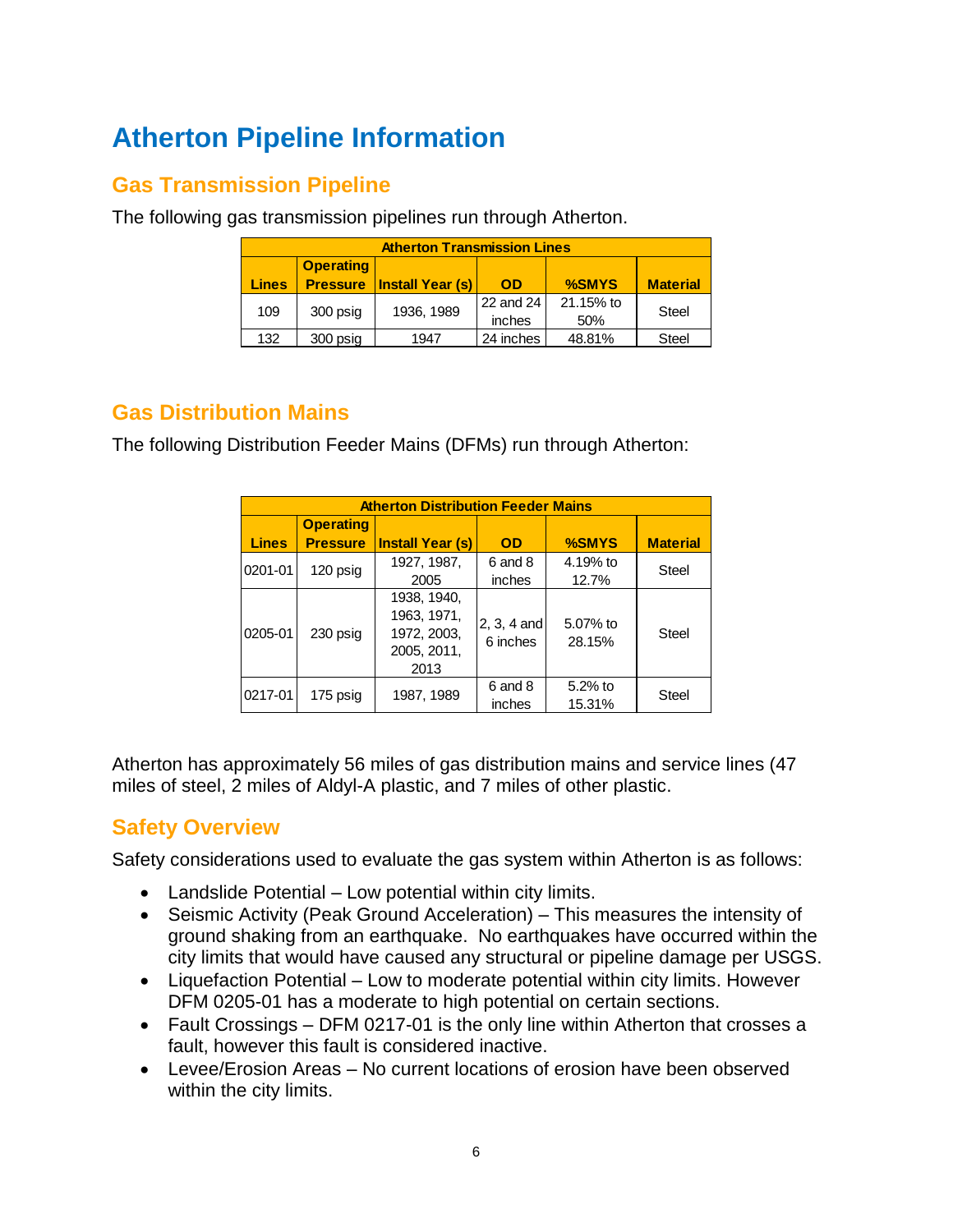Water Crossings – No water crossings within city limits.

PG&E monitors and takes appropriate actions based on Weather Related and Outside Forces (WROF) as described below:

- Aerial patrol: Aerial patrol is performed, at a minimum, quarterly. Most recent ground patrol was conducted on 10/28/13 and no findings have been reported. The next patrol will be conducted in December. A patrol performed on 9/17/13 found a construction site on once section of the line.
- Maintain Right of Way: Improved management of structures and vegetation (e.g., trees) was initiated in June of 2012. No encroachments within the city limits have been reported as part of the centerline surveys which were completed on 11/22/13 and the aerial patrols on 10/28/13.
- Installation of Automatic Shut-Off Valves (ASV's) or Remote Control Valves (RCV's): There are no ASVs or RCVs located in Atherton.
	- o DFM 0201-01: An automated valve is installed on Line101 at MP 15.59 at Van Buren and Ringwood Station, which feeds this line.
	- o DFM 0205-01: An automated valve is installed on Line 109 at MP 17.4 and Line 132 at MP 18.46 at Sand Hill Station and on Line 109 MP 24.59 and Line 132 MP 25.60 at Edgewood station. These valves are upstream and downstream of this line.
	- $\circ$  DFM 0217-01: An automated valve is installed on Line 101 at MP 15.59 at Van Buren and Ringwood Station, which feeds this line.
	- $\circ$  Line 109: No automated valves are installed on this mainline within the city limits. The closest automated valve is at MP 17.4 at Sand Hill Station.
	- $\circ$  Line 132: No automated valves are installed on this mainline within the city limits. The closest automated valve is at MP 18.46 at Sand Hill Station.
- Patrolling after a seismic event: Patrols have not been required within city limits consistent with PG&E's earthquake plan due to the lack of recent seismic events.

#### **Direct Assessment**

The most recent direct assessments are shown in the tables below.

|              |                           |                | <b>ECDA</b>         |                          |                   |
|--------------|---------------------------|----------------|---------------------|--------------------------|-------------------|
|              |                           |                | Outcome of          |                          | <b>Next</b>       |
|              | <b>Location of recent</b> | Date of recent | recent              |                          | <b>Planned</b>    |
| <b>Lines</b> | assessments               | assessment     | assessment          | <b>Corrective Action</b> | <b>Assessment</b> |
| 109          | MP 18.61 - 19.00          | Mar-09         | No intergity        | No corrective action     | 2014              |
|              | (Runs parallel to Valley  |                | concerns            | required since no        |                   |
|              | Road, near Sharon         |                | identified, no digs | integrity concerns were  |                   |
|              | Heights Golf Club)        |                | were needed         | found.                   |                   |
| 132          | MP 19.93 - 20.05          | Mar-09         | No intergity        | No corrective action     | 2014              |
|              | (Runs parallel to Valley) |                | concerns            | required since no        |                   |
|              | Road, near Sharon         |                | identified, no digs | integrity concerns were  |                   |
|              | Heights Golf Club)        |                | were needed         | found.                   |                   |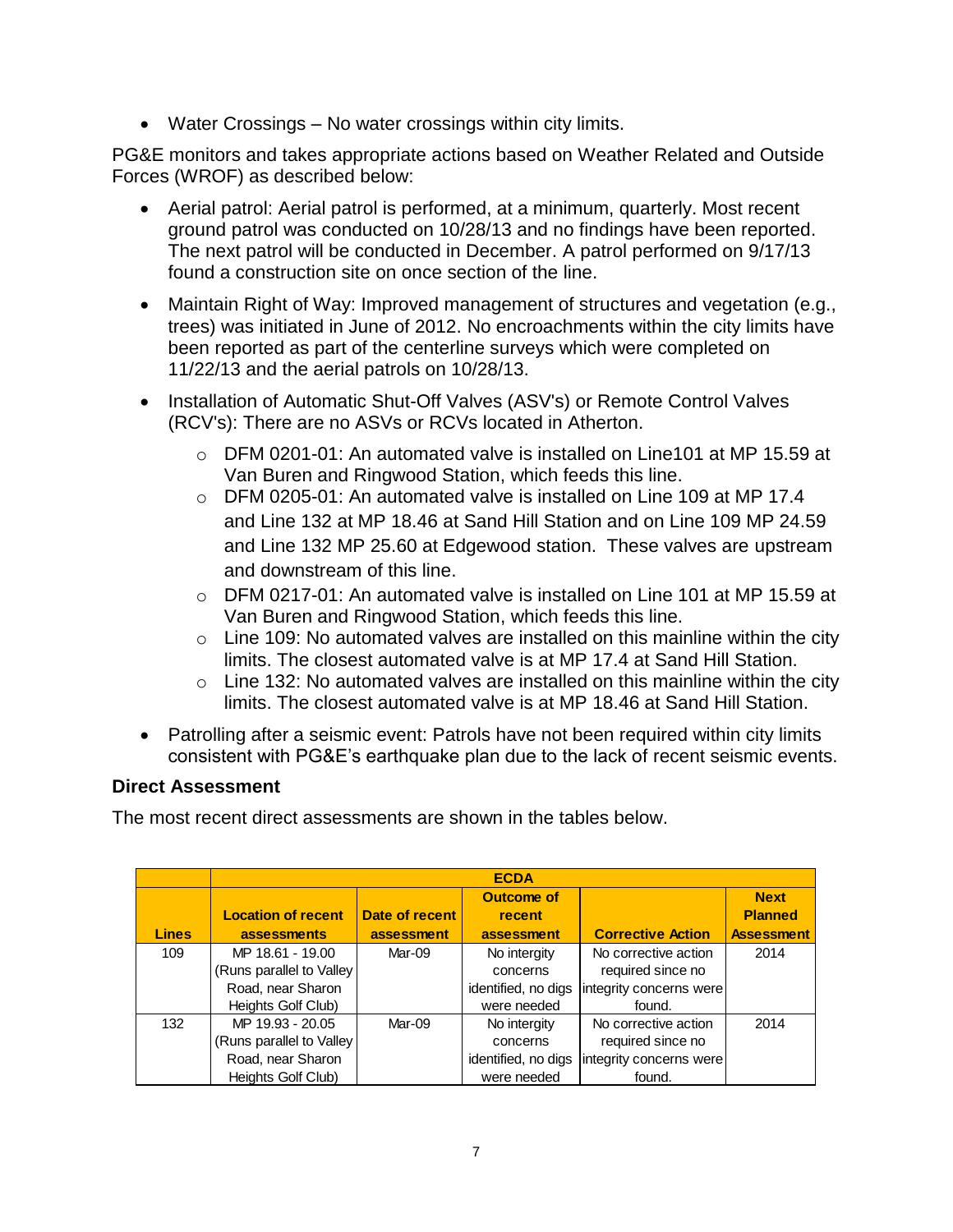|              | <b>ICDA</b>               |                |                    |                          |                   |  |
|--------------|---------------------------|----------------|--------------------|--------------------------|-------------------|--|
|              |                           |                | Outcome of         |                          | <b>Next</b>       |  |
|              | <b>Location of recent</b> | Date of recent | recent             |                          | <b>Planned</b>    |  |
| <b>Lines</b> | assessments               | assessment     | assessment         | <b>Corrective Action</b> | <b>Assessment</b> |  |
| 109          | MP 18.61-19.55            | $Oct-12$       | IICDA assessment l | No corrective action     | N/A               |  |
|              | (Runs parallel to Valley) |                | showed no          | required since no        |                   |  |
|              | Road, near Sharon         |                | internal corrosion | internal corrosion       |                   |  |
|              | Heights Golf Club)        |                | threat             | threat found             |                   |  |
|              |                           |                |                    |                          |                   |  |

#### **In-Line Inspection**

Line 109 is scheduled for in-line inspection in 2015 and Line 132 is scheduled for in-line in section in 2014.

#### **Strength Testing (Hydrostatic Testing)**

Strength testing has been performed on the transmission lines and DFMs as shown in the tables below.

| <b>Transmission Hydrotests for Atherton</b> |                                                                                                                                                                                                 |                |          |          |            |             |  |
|---------------------------------------------|-------------------------------------------------------------------------------------------------------------------------------------------------------------------------------------------------|----------------|----------|----------|------------|-------------|--|
| <b>Lines</b>                                | <b>Tested Length</b><br><b>Spike</b><br><b>Purpose</b><br><b>Test</b><br><b>Outcome</b><br>of Test<br><b>Pressure</b><br><b>Date of Test</b><br>of Test<br>(f <sub>t</sub> )<br><b>Pressure</b> |                |          |          |            |             |  |
|                                             |                                                                                                                                                                                                 |                |          |          |            |             |  |
| 109                                         | 7/27/2012                                                                                                                                                                                       | 2254.5 (entire | 612 psig | 660 psig | Successful | <b>MAOP</b> |  |
|                                             |                                                                                                                                                                                                 | length in      |          |          |            | validation  |  |
|                                             |                                                                                                                                                                                                 | Atherton)      |          |          |            |             |  |
| 132                                         | 11/12/2011                                                                                                                                                                                      | 2330 (entire   | 630 psig | 684 psig | Successful | <b>MAOP</b> |  |
|                                             |                                                                                                                                                                                                 | length in      |          |          |            | validation  |  |
|                                             |                                                                                                                                                                                                 | Atherton)      |          |          |            |             |  |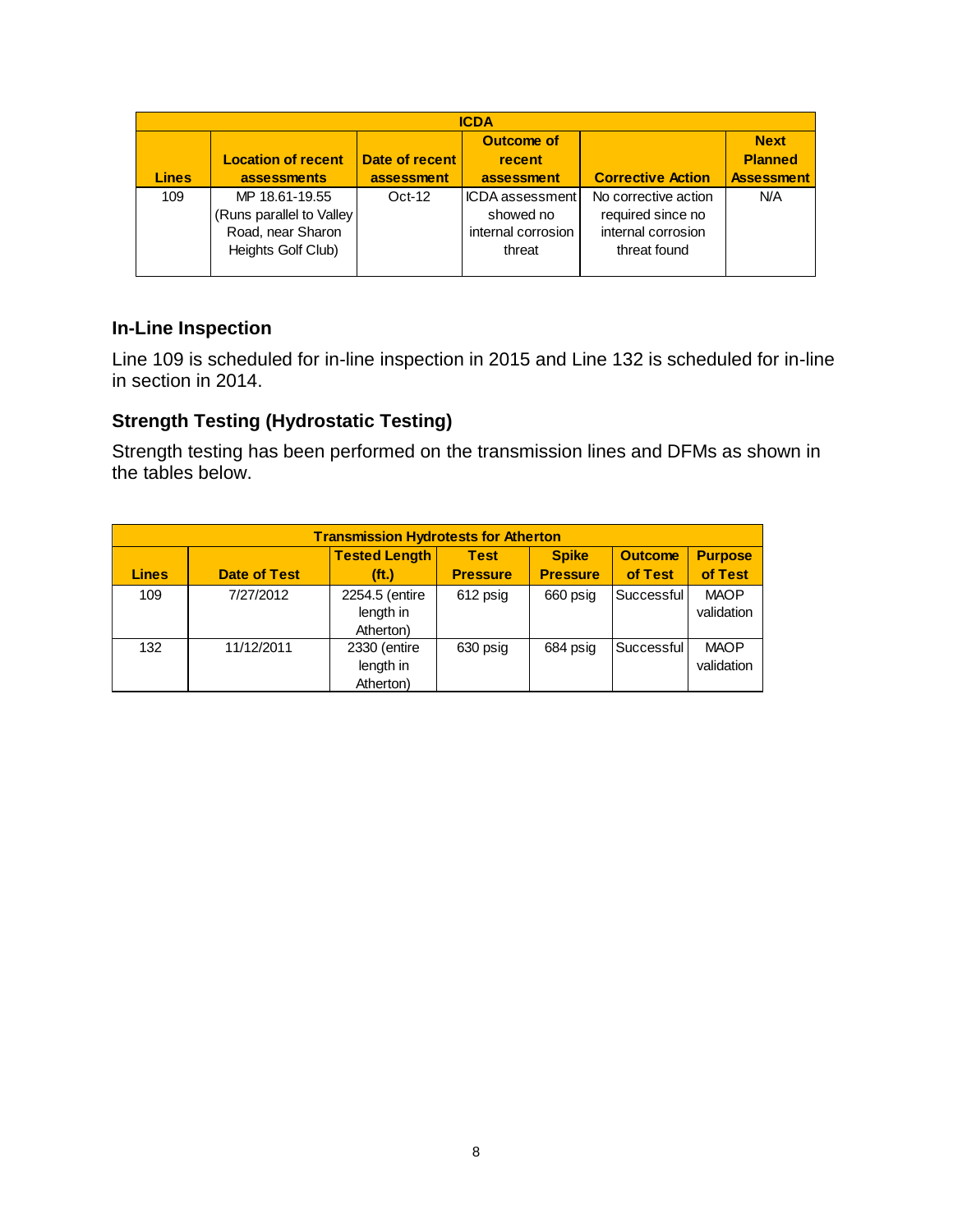| <b>DFM Hydrotests for Atherton</b> |                      |                                |                 |                 |                          |                |  |
|------------------------------------|----------------------|--------------------------------|-----------------|-----------------|--------------------------|----------------|--|
|                                    |                      | <b>Tested Length</b>           | <b>Test</b>     | <b>Spike</b>    | <b>Outcome</b>           | <b>Purpose</b> |  |
| <b>Lines</b>                       | <b>Date of Test</b>  | (f <sub>t</sub> )              | <b>Pressure</b> | <b>Pressure</b> | of Test                  | of Test        |  |
| 0201-01                            | 3/26/1987 (water)    | 15                             | 825 psig        | N/A             | Successful               | Installation   |  |
|                                    | 3/15/2005 (nitrogen) | 65                             | 620 psig        |                 |                          |                |  |
|                                    |                      | Appox. 128 feet<br>is untested |                 |                 |                          |                |  |
| 0205-01                            | 11/12/2011 (water)   | 2                              | 611 psig        | 684 psig        | Successful Installation, | <b>MAOP</b>    |  |
|                                    | 9/13/2011 (water)    | 1                              | 628 psig        |                 |                          | Validation     |  |
|                                    | 9/6/2005 (nitrogen)  | 37                             | 690 psig        |                 |                          |                |  |
|                                    | 8/15/2005 (water)    | 145                            | 690 psig        |                 |                          |                |  |
|                                    | 10/30/2003 (water)   | 391                            | 715 psig        |                 |                          |                |  |
|                                    | 8/25/2005 (water)    | $\overline{c}$                 | 515 psig        |                 |                          |                |  |
|                                    | 8/29/2005(nitrogen)  | 4,650                          | 350 psig        |                 |                          |                |  |
|                                    |                      | Approx. 54 feet<br>is untested |                 |                 |                          |                |  |
| 0217-01                            | 1/20/1989 (water)    | 61                             | 1035 psig       | N/A             | Successful               | Installation   |  |
|                                    | 3/27/1989 (nitrogen) | 29                             | 610 psig        |                 |                          |                |  |
|                                    | 3/7/1989 (nitrogen)  | 71                             | 640 psig        |                 |                          |                |  |
|                                    | 3/26/1987 (water)    | 38                             | 825 psig        |                 |                          |                |  |
|                                    | 3/7/1989 (water)     | 8                              | 415 psig        |                 |                          |                |  |
|                                    | 3/26/1987 (water)    | 6712                           | 825 psig        |                 |                          |                |  |

#### **Pipeline Replacement**

In 2012, PG&E replaced 1.28 miles of pipe on Line 109. The remaining portion of Line 109 running through Atherton is planned for replacement in 2014. PG&E also plans to replace approximately 20 feet of DFM 0205-01 in 2014 as part of the replacement for Line 109. See table below.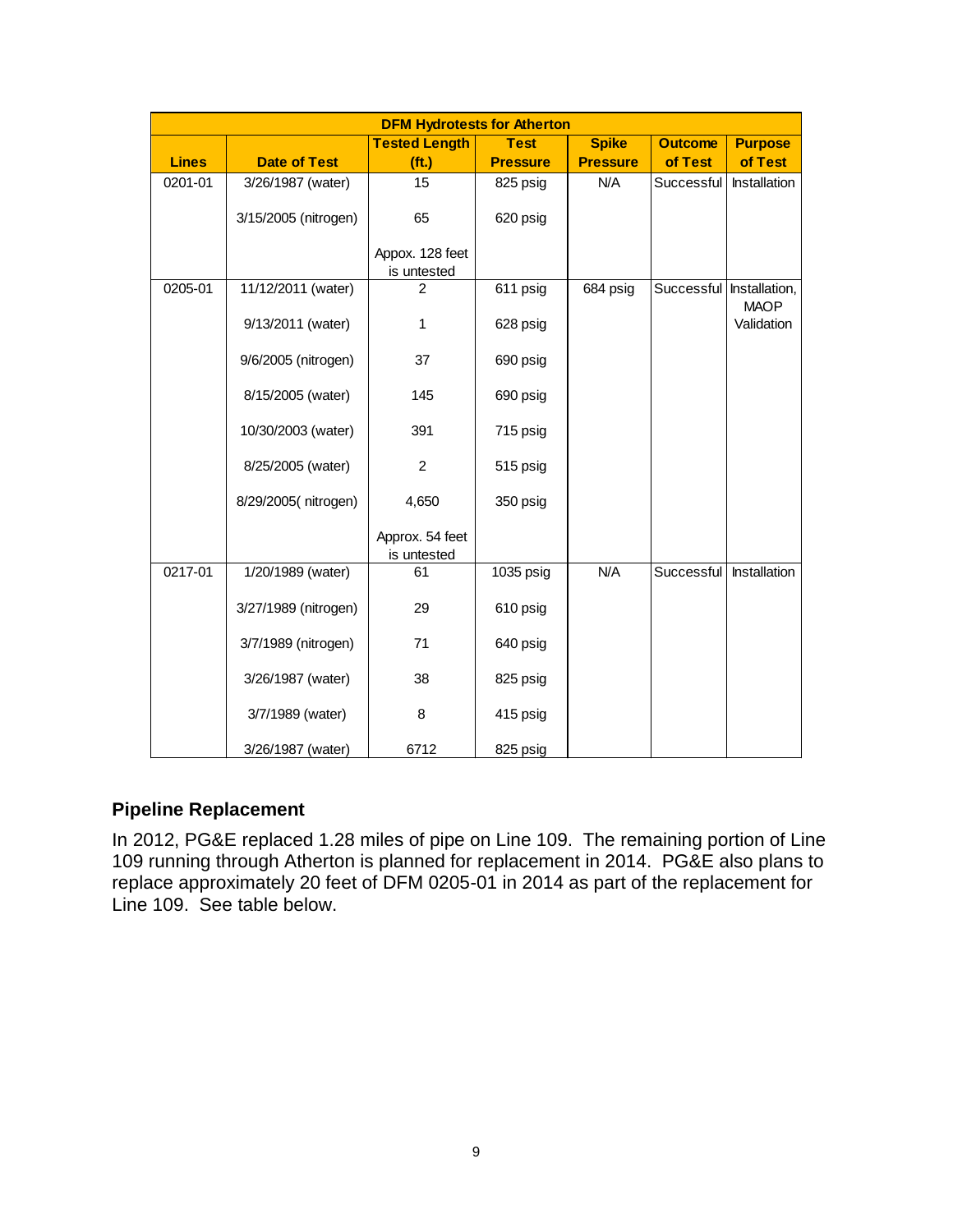|              | <b>Transmission and DFM Pipeline Replacement for Atherton</b>                                  |                    |                                                                                                                                                               |  |  |  |  |
|--------------|------------------------------------------------------------------------------------------------|--------------------|---------------------------------------------------------------------------------------------------------------------------------------------------------------|--|--|--|--|
|              |                                                                                                | Date of            |                                                                                                                                                               |  |  |  |  |
| <b>Lines</b> | <b>Location of Pipeline Replaced</b>                                                           | <b>Replacement</b> | <b>Footage of Replacement</b>                                                                                                                                 |  |  |  |  |
| 109          | Replaced 1.28 miles of pipe along<br>Sand Hill Road from Menlo Park to<br>Atherton             | 2012               | 1.28 miles was replaced, with 6,742<br>feet of new pipe installed                                                                                             |  |  |  |  |
| 109          | Remaining pipe in Atherton along<br>Valley Road                                                | Planned for 2014   | 1.29 of the current pipe will be<br>replaced, with 6,810 feet of new pipe<br>planned. Part of a larger planned<br>pipeline replacement project on Line<br>109 |  |  |  |  |
| 0205-01      | About 20 feet of DFM 0205-01 will be<br>replaced as part of the replacement<br>iob on Line 109 | Planned for 2014   | About 20 feet will be replaced                                                                                                                                |  |  |  |  |

#### **Maintenance Overview**

#### **Leak Survey/Repair**

PG&E leak surveys its transmission and distribution facilities at least once every five years and annual surveys on distribution pipe in business districts or near public buildings. Also, the company performs additional leak surveys as determined by engineering needs.

The most recent leak surveys performed on transmission lines and DFMs in Atherton are shown in the table below.

| <b>Gas Transmission and DFM Leak Survey For Atherton</b> |                                        |            |                |  |  |  |
|----------------------------------------------------------|----------------------------------------|------------|----------------|--|--|--|
|                                                          | <b>Leak Survey</b><br><b>Last Leak</b> |            |                |  |  |  |
| <b>Lines</b>                                             | <b>Schedule</b>                        |            | <b>Results</b> |  |  |  |
| 109                                                      | Semi-Annual                            | 10/17/2013 | No leaks found |  |  |  |
| 132                                                      | Annual                                 | 5/16/13    | No leaks found |  |  |  |
|                                                          | Semi-Annual                            | 10/24/2013 |                |  |  |  |
| 0201-01                                                  | 5-year                                 | 10/7/2010  | No leaks found |  |  |  |
| 0205-01                                                  | 5-year                                 | 10/7/2010  | No leaks found |  |  |  |
|                                                          | Semi-Annual                            | 10/28/2013 |                |  |  |  |
| 0217-01                                                  | 5-year                                 | 10/7/2010, | 1 leak found   |  |  |  |
|                                                          |                                        | 10/8/2010  |                |  |  |  |

- Line 109 is leak surveyed semi-annually. The last leak survey was performed on 10/17/13 and no leaks were identified.
- Line 132 is leak surveyed semi-annually. The last leak survey was performed on 10/24/13 and no leaks were identified
- DFM 0201-01 is leak surveyed every five years. The last leak survey was performed on 10/7/13 and no leaks were found.
- DFM 0205-01 is leak surveyed every five years however there are some portions that are surveyed semi-annually. The last five year leak survey was performed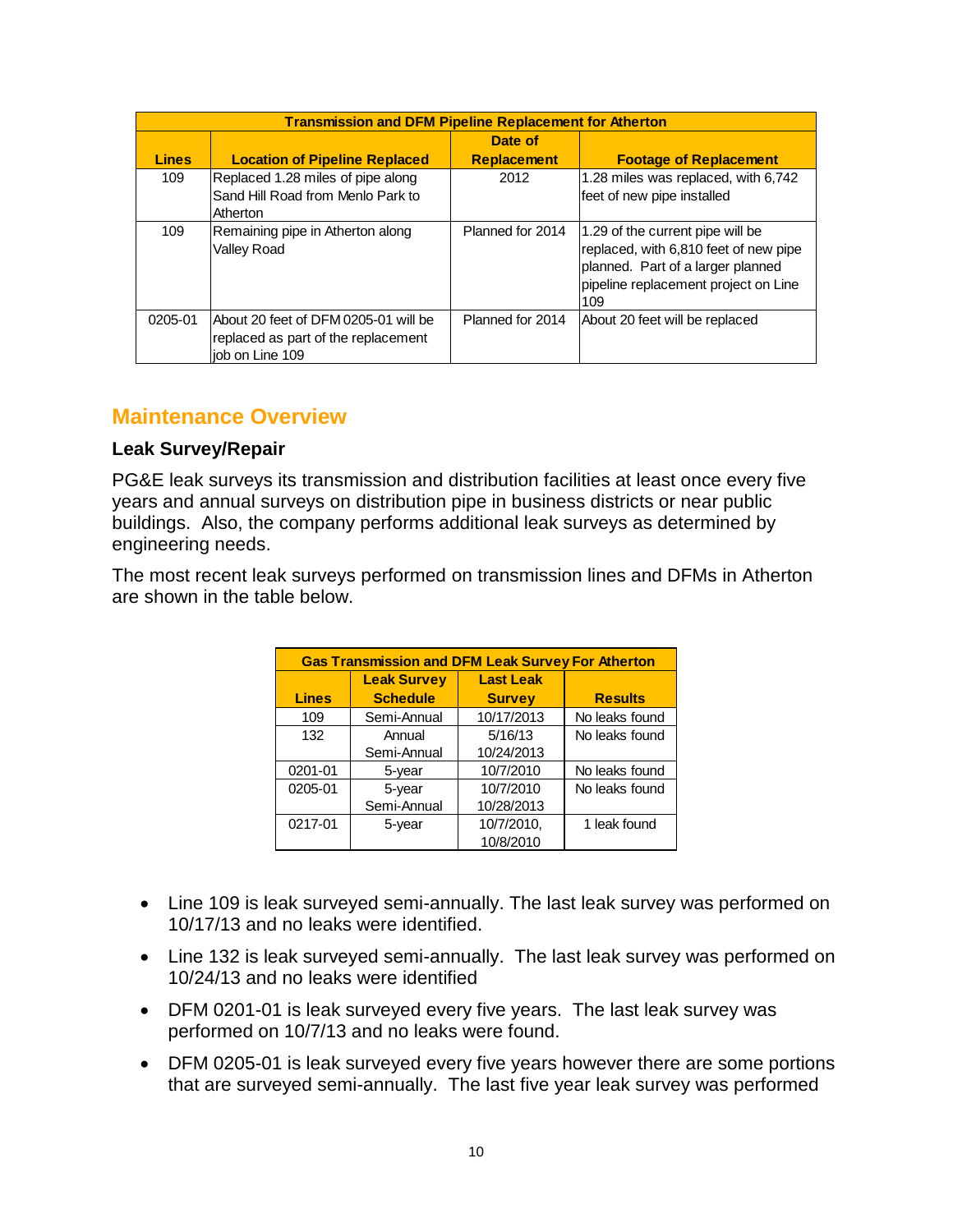on 10/7/13 and the last semi-annual survey was performed on 10/28/13. No leaks were found.

- DFM 0217-01 is leak surveyed every five years. The last leak survey was performed on 10/7/13 and 10/8/13. During the 10/8/13 survey, one leak was found and repaired on a valve on DFM 0217-01.
- Leaks can also be found and reported outside of leak surveys, such as during routine maintenance work. In 2013, two leaks were identified on DFM 0205-01 outside of routine leak survey, one on a valve, and one on a section of pipe. The valve was replaced, and the pipe was replaced with a new section of pipe.

In Atherton, PG&E's most recent five year distribution surveys were performed in 2010 and 2011. Together, these surveys encompassed all of the distribution facilities in Atherton. PG&E has also performed annual surveys in 2013 to cover the business districts and public buildings in Atherton. The table below shows the results of the leak surveys, and the number of current open leaks in Atherton.

| <b>Gas Distribution Leak Survey for Atherton</b>                            |                                            |                                         |                       |                                                                |  |  |
|-----------------------------------------------------------------------------|--------------------------------------------|-----------------------------------------|-----------------------|----------------------------------------------------------------|--|--|
| <b>Leak</b><br><b>Survey</b><br><b>Schedule</b>                             | Leak<br><b>Indications</b><br><b>Found</b> | Leak<br><b>Indications</b><br>Resolved* | <b>Leaks Repaired</b> | <b>Leaks</b><br>Remaining<br>(Current<br><b>Open</b><br>Leaks) |  |  |
| 5 Year                                                                      | 22                                         |                                         | 14                    |                                                                |  |  |
| 1 Year                                                                      |                                            |                                         |                       |                                                                |  |  |
| that indications that unon further investigation are not identied as actual |                                            |                                         |                       |                                                                |  |  |

ik indications that, upon further investigation, are not idenfied as actual gas leaks

The leak currently open in Atherton is non-hazardous and poses no threat to people or property. PG&E will continue to monitor this leak to determine if it will require further action.

#### **Patrols**

The table below provides pipeline patrol information for transmission lines and DFMs running through Atherton.

| <b>Patrols for Atherton</b> |                     |                    |  |  |  |  |
|-----------------------------|---------------------|--------------------|--|--|--|--|
|                             | <b>Frequency of</b> |                    |  |  |  |  |
| <b>Lines</b>                | <b>Patrol</b>       | <b>Last Patrol</b> |  |  |  |  |
| 109                         | Twice per month     | 12/2/2013          |  |  |  |  |
| 132                         | Twice per month     | 12/2/2013          |  |  |  |  |
| 0201-01                     | Twice per month     | 12/2/2013          |  |  |  |  |
| 0205-01                     | Twice per month     | 12/2/2013          |  |  |  |  |
| 0217-01                     | Twice per month     | 12/2/2013          |  |  |  |  |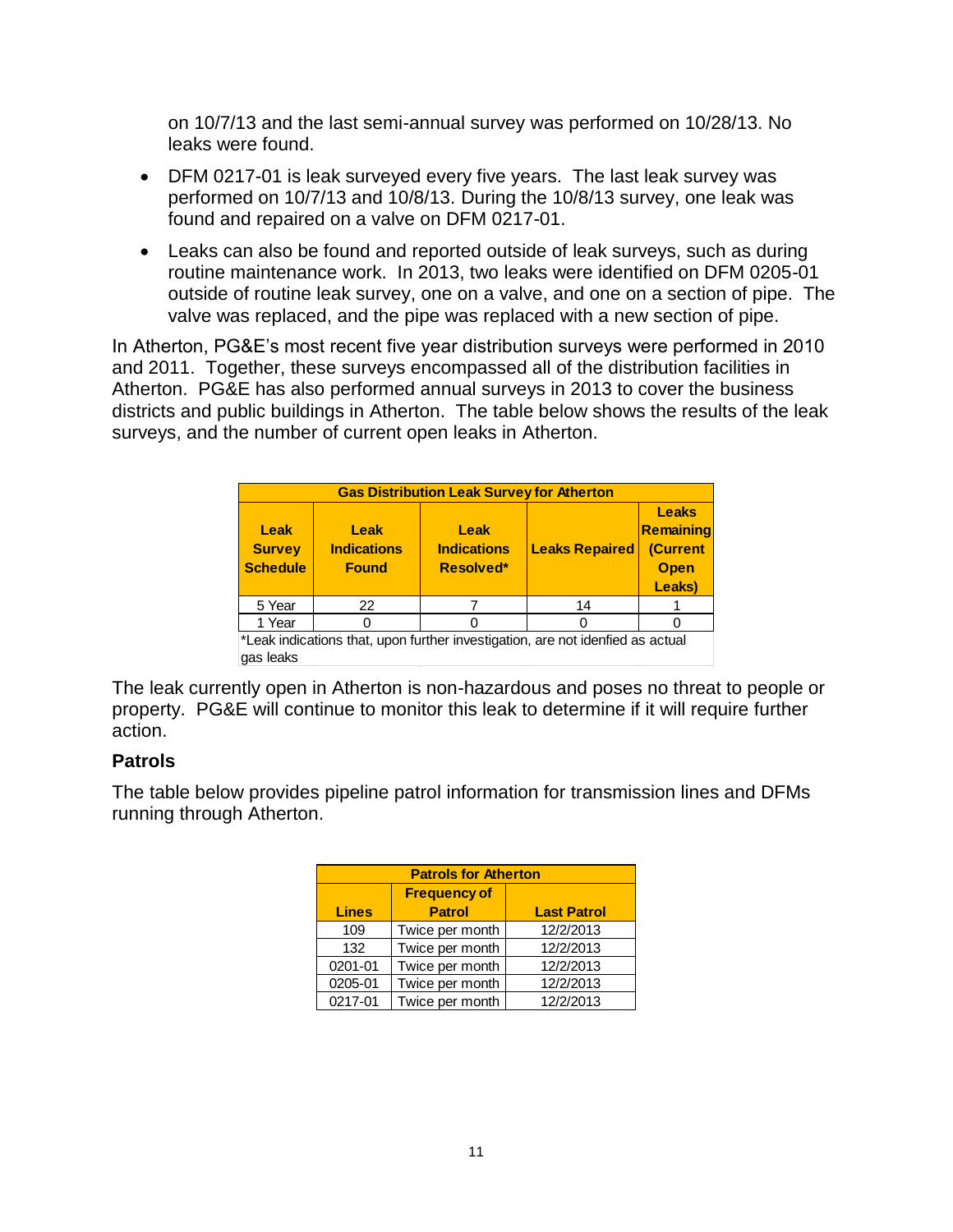#### **Cathodic Protection Inspections**

The table below shows the dates and results of the last cathodic protection (CP) inspections performed on the transmission lines and DFMs in Atherton. No issues were identified.

- o The CP systems for lines 109 and 132 in Atherton were inspected on 11/13/13 and no issues were identified.
- o The DFMs in Atherton were last inspected in October and November of 2013 and no CP issues were identified.
- o The distribution CP system is broken out into Cathodic Protection Areas (CPAs). Each CPA is inspected every two months. The results of the latest inspections are shown in the table below.

| <b>Transmission and DFM Cathodic Protection Surveys for</b><br><b>Atherton</b> |                                                    |            |                   |  |  |
|--------------------------------------------------------------------------------|----------------------------------------------------|------------|-------------------|--|--|
|                                                                                | <b>Results from</b>                                |            |                   |  |  |
|                                                                                | <b>Frequency of</b><br>Date of last<br>most recent |            |                   |  |  |
| <b>Lines</b>                                                                   | <b>inspection</b>                                  | inspection | inspection        |  |  |
| 109                                                                            | 11/13/2013                                         | No issues  | <b>Bi-Monthly</b> |  |  |
| 132                                                                            | 11/13/2013                                         | No issues  | <b>Bi-Monthly</b> |  |  |
| 0201-01                                                                        | 10/2/2013                                          | No issues  | <b>Bi-Monthly</b> |  |  |
| 0205-01                                                                        | 11/4/2013                                          | No issues  | <b>Bi-Monthly</b> |  |  |
| 0217-01                                                                        | 11/8/2013                                          | No issues  | <b>Bi-Monthly</b> |  |  |

| <b>Distribution Cathodic Protection for Atherton</b>                                             |                                                          |                                   |  |  |  |
|--------------------------------------------------------------------------------------------------|----------------------------------------------------------|-----------------------------------|--|--|--|
| <b>Dates of last</b>                                                                             |                                                          |                                   |  |  |  |
| inspection                                                                                       |                                                          |                                   |  |  |  |
| (multiple dates for<br>multiple Cathodic<br><b>Protection Areas</b><br><b>covering Atherton)</b> | <b>Results from</b><br>most recent<br><b>inspections</b> | <b>Frequency of</b><br>inspection |  |  |  |
| 10/1, 10/4, 11/4, 11/7                                                                           | No issues                                                | <b>Bi-Monthly</b>                 |  |  |  |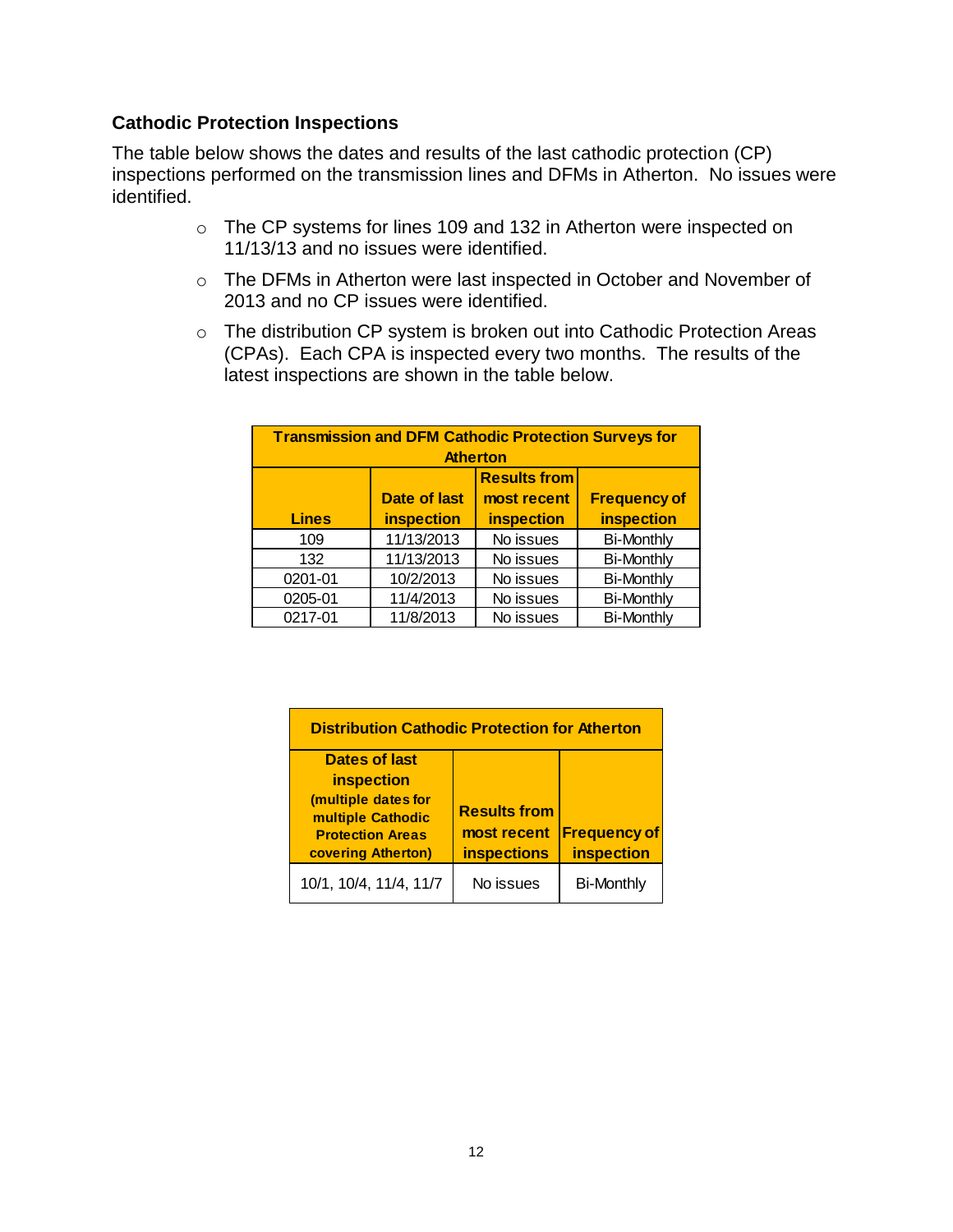# **General Pipeline Information**

# **Gas Control**

PG&E has recently opened a new state-of-the-art gas control facility to monitor and manage its entire gas system. The co-located facility combines Gas Transmission Control Center, Gas Distribution Control Center and Gas Dispatch functions into a single facility operating 24 hours a day. The Transmission Gas Control Center monitors and controls system pressure, flow and operation status utilizing a Supervisory Control and Data Acquisition (SCADA) system that utilizes alarms to warn of changing conditions that could escalate to abnormal or emergency conditions. Since 2011, PG&E has significantly enhanced and expanded its SCADA visibility and control capabilities to assist in predicting and proactively managing abnormal events on the transmission and distribution system.

When the MOP of a pipeline is exceeded, immediate action is taken to reduce the operating pressure of the line below MOP and an engineering evaluation is performed to determine further remedial action. An over-pressure notification is provided to PHMSA and the CPUC SED for over-pressures greater than 10% above MOP that meet the reporting criteria.

Since the San Bruno incident, PG&E has been striving to reduce operating pressures and, consequently, alarm set-points to reduce and ultimately eliminate pipeline overpressure events. PG&E has also standardized alarm margins where feasible to attain consistency across the gas system.

The automated valves being installed under PG&E's PSEP program are set to close in no more than ½ second per inch diameter of the valve size. For example, a 30 inch valve closes in 15 seconds.

### **Assessing Risk**

Pipeline threats are grouped into three main categories: Loss of Containment, Loss of Supply and Service, and Inadequate Response and Recovery. As part of PG&E's evaluation of pipeline safety relative to Loss of Containment, potential threats are organized into three main categories:

- 1) Time-dependent threats (which are threats that potentially increase over time, such as corrosion).
- 2) Stable or "resident" threats (which are threats that are present, or inherent in the pipeline such as manufacturing or construction defects, but do not pose a threat unless acted upon by outside forces).
- 3) Time-independent threats (which are threats such as third-party excavation damage, incorrect operations, or weather-related and outside forces such as land movement or terrorism).

Mitigation programs are identified for each potential threat area as shown in the table below.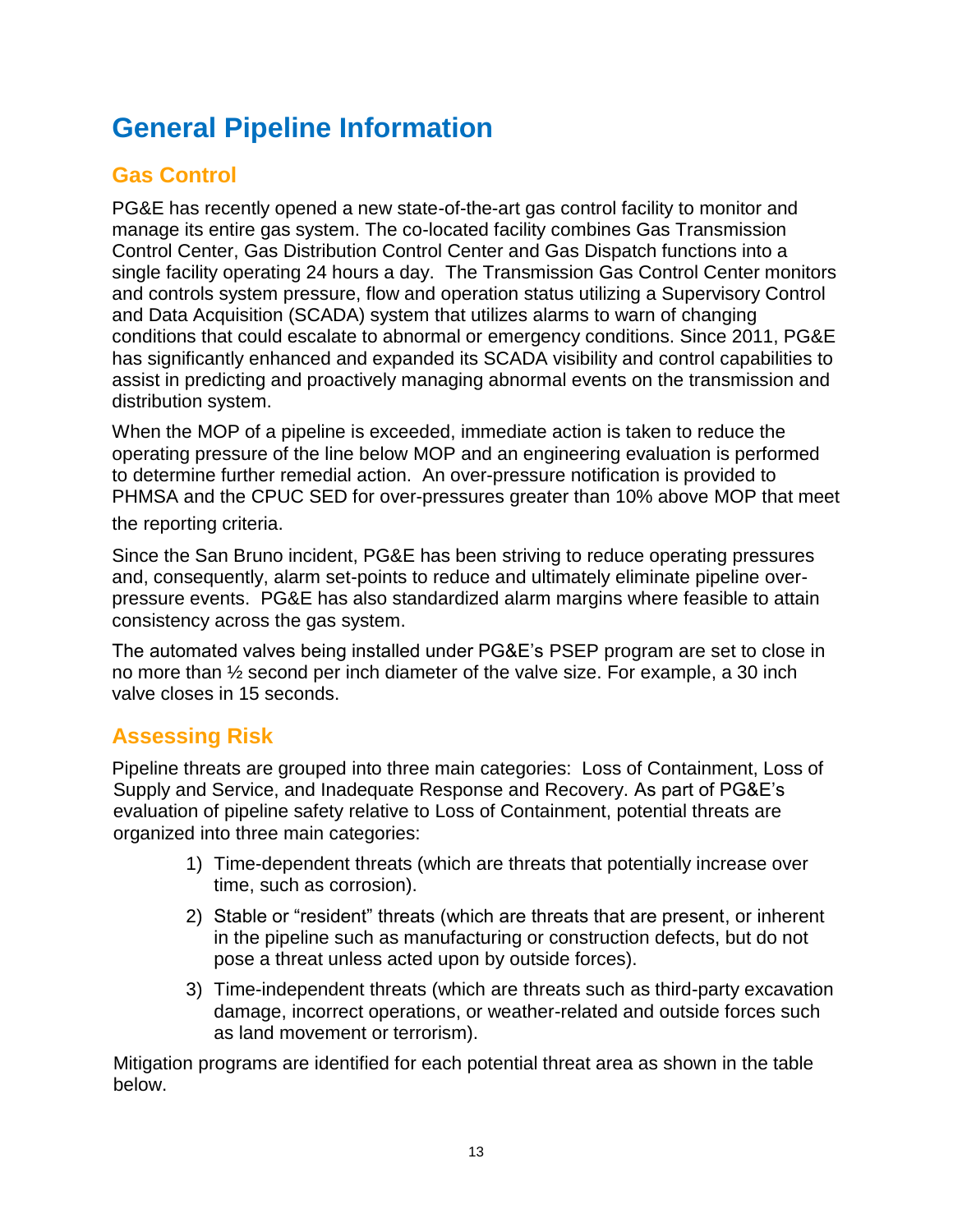|                                                        | <b>Time-Dependent Threats</b>                                                        |                                         |                                                                                                                                                                    | <b>Resident Threats</b>                                  |                                                                                                   |                                                          | <b>Time Independent Threats</b>                    |                                                                                              |                                                                                  |
|--------------------------------------------------------|--------------------------------------------------------------------------------------|-----------------------------------------|--------------------------------------------------------------------------------------------------------------------------------------------------------------------|----------------------------------------------------------|---------------------------------------------------------------------------------------------------|----------------------------------------------------------|----------------------------------------------------|----------------------------------------------------------------------------------------------|----------------------------------------------------------------------------------|
|                                                        | "The threat level may grow over time if unchecked"                                   |                                         | "The threat is inherent but does not grow over time unless acted<br>upon by pressure or external load"                                                             |                                                          |                                                                                                   | "The threat exists outside of the continuum of time"     |                                                    |                                                                                              |                                                                                  |
|                                                        | External<br>Corrosion                                                                | Internal<br>Corrosion                   | <b>Stress Corrosion</b><br>Cracking                                                                                                                                | Manufacturing<br>Related                                 | Construction /<br><b>Fabrication</b><br>Related                                                   | Equipment<br>Related                                     | Excavation<br>Damage                               | Incorrect<br><b>Operations</b>                                                               | Weather &<br><b>Outside Forces</b>                                               |
| CAUSES<br>Primary                                      | <b>Coating</b><br><b>Degradation and</b><br>Inadequate<br><b>Cathodic Protection</b> | <b>Gas Quality</b>                      | <b>Coating</b><br><b>Degradation, Pipe</b><br><b>Surface Condition,</b><br><b>Environment, Stress</b><br>& Fluctuations,<br><b>Discharge</b><br><b>Temperature</b> | Long-seam Defects,<br><b>Pipe Defects</b>                | <b>Girth Welds.</b><br><b>Coupled Pipe,</b><br><b>Wrinkle Bends.</b><br><b>Branch Connections</b> | <b>Gaskets Relief</b><br><b>Values / Regulators</b>      | 1st. 2nd and 3rd<br>Party                          | <b>Human Error.</b><br>Inadequate<br><b>Training, Failure to</b><br><b>Follow Procedures</b> | <b>Weather-Related</b><br><b>Events, Ground</b><br>Movement.<br><b>Terrorism</b> |
| Primary<br>PREVENTION<br><b>PRACTICES</b>              | Cathodic<br><b>Protection</b>                                                        | <b>Gas Quality</b><br><b>Monitoring</b> | Cathodic<br>Protection                                                                                                                                             | <b>Pipe Specification</b>                                | Construction<br><b>Practices</b>                                                                  | Preventative<br><b>Maintenance</b>                       | Excavation<br><b>Observation and</b><br>Patrolling | Operating<br><b>Procedures</b>                                                               | <b>Continuous or</b>                                                             |
|                                                        | <b>Close Interval</b><br><b>Survey</b>                                               | <b>Site-Specific Plan</b>               | <b>Field Inspections</b>                                                                                                                                           | <b>Inspection During</b><br>Manufacturing                | <b>Inspection During</b><br>Construction                                                          | <b>Inspection During</b><br><b>Maintenance</b>           | Use of One Call<br>System                          | Training &<br>Development                                                                    | Event-based<br><b>Surveillance</b>                                               |
|                                                        | In-line Inspection                                                                   | Operational<br>Pigging                  | <b>Pressure Testing</b>                                                                                                                                            | <b>Mill Pressure</b><br><b>Testing</b>                   | <b>Pressure Testing</b>                                                                           | Patrolling                                               | Locating &<br><b>Marking</b>                       | Operator<br>Qualification                                                                    | Emergency<br><b>Preparedness</b>                                                 |
|                                                        | <b>Direct</b><br><b>Assessment</b>                                                   | In-line Inspection                      | <b>Direct</b><br>Assessment                                                                                                                                        | <b>Pressure Testing</b>                                  | Patrolling                                                                                        | <b>Monitoring</b><br>Pressure &<br><b>External Loads</b> | Excavation<br><b>Monitoring</b>                    | <b>Audits</b>                                                                                | <b>Slope Monitoring</b><br>& Stabilization                                       |
|                                                        | <b>Pressure Testing</b>                                                              | <b>IC Direct</b><br><b>Assessment</b>   | <b>Coating Surveys</b><br>(DCVG and<br>ACVG)                                                                                                                       | <b>Monitoring</b><br>Pressure &<br><b>External Loads</b> | <b>Monitoring</b><br>Pressure &<br><b>External Loads</b>                                          |                                                          | <b>Public Awareness</b>                            | <b>SCADA/Network</b><br><b>Visibility</b>                                                    | Local land<br>movement<br>evaluation                                             |
| <b>MITIGATION PRACTICES</b><br>(Assessment technology) | <b>Coating Surveys</b><br>(DCVG and<br>ACVG)                                         | <b>EM Coupon</b><br><b>Monitoring</b>   | In-Line Inspection                                                                                                                                                 | In-line Inspection                                       | In-line Inspection                                                                                |                                                          | In-line Inspection                                 |                                                                                              | In-line Inspection                                                               |
|                                                        |                                                                                      | <b>Pressure Test</b>                    | Discharge<br>Temperature                                                                                                                                           |                                                          |                                                                                                   |                                                          |                                                    |                                                                                              | Cyber security                                                                   |

The results of the integrity assessments described above are used to identify and prioritize the work that is performed on the transmission system as part of the Transmission Integrity Management Program described below.

# **Transmission Integrity Management Program**

PG&E's Transmission Integrity Management Program (TIMP) assesses the risk related to different segments of pipe on the system and identifies the appropriate action to prevent or mitigate these risks.

Three methods of integrity assessment are utilized: In Line Inspections (ILI), strength testing and direct assessment. PG&E uses a combination of all three of these federally approved integrity assessment methods depending on the threats identified on a pipeline segment. In addition to these assessment methods, PG&E continues to reduce risk both in HCAs and non-HCAs using a host of additional monitoring and assessment methods and technologies, such as leak survey, radiography, cathodic protection monitoring, aerial patrol, fault crossing pipe replacements and monitoring, pipeline surveillance, and geotechnical monitoring.

#### **In-Line Inspection**

In-Line-Inspections (ILI) determines the thickness of a pipe's remaining wall and, with some newer technologies, improves the ability to locate and assess cracks and other potential weaknesses. A device known as a "pig" travels inside the pipe to measure and record irregularities that may indicate corrosion, cracks, laminations, deformations (dents, gouges, etc.) or other defects. Some pigs use high-resolution video to assess the internal condition of the pipeline, its welds and components, such as valve seals.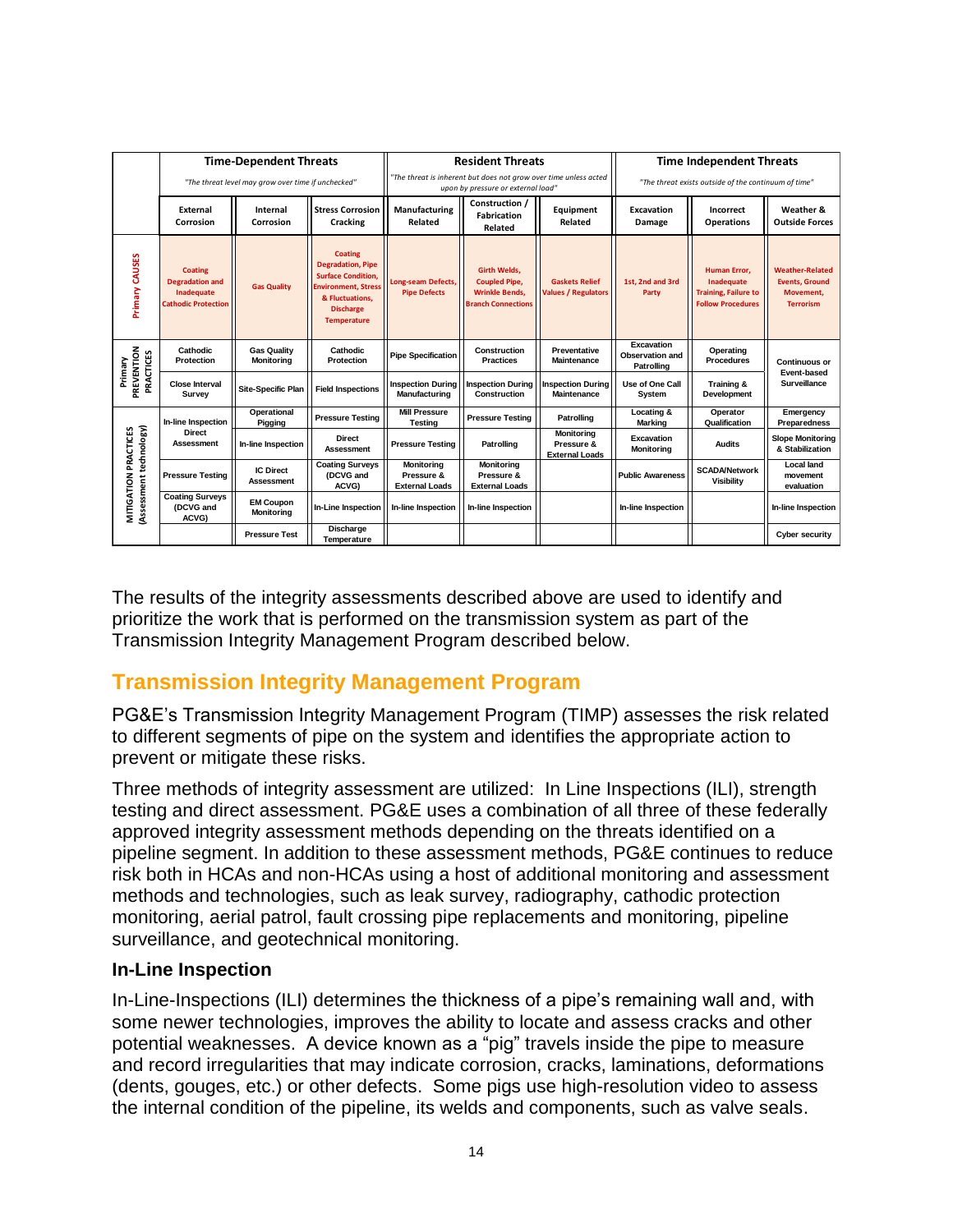Many of these pigs also provide GPS data that is useful in not only improving PG&E's knowledge of its pipeline locations for use in third party damage risk reduction, but is also useful in determining bending strains on the pipeline that may be caused by localized land movement.

#### **Strength Testing**

Strength testing or hydrostatic testing measures a pipeline's strength using water that is raised to a pressure higher than standard operating pressures to ensure the pipeline is operating at a safe pressure.

The effectiveness of hydrostatic testing is based on an engineering concept that if a pipe can successfully hold pressure at a high operating pressure, it can safely hold pressure at a lower operating pressure.

As part of PG&E's Pipeline Safety Enhancement Plan (PSEP), pipeline segments that are in highly populated urban areas, have vintage seam welds that do not meet modern manufacturing, fabrication or construction standards or were "grandfathered" under previous regulations, and have not been strength tested will be strength tested. Urban areas are defined as Class 3 and 4 and Class 1 and 2 in high consequence Areas (HCA). Class location designation is based on the definition included in the federal regulations and is determined by the density of buildings intended for human occupancy in close proximity to the pipeline.

#### **Direct Assessment**

Direct Assessment integrates a pipeline's operational records with known variables of the immediate surface environments when exposed to corrosive electrolytes. Excavations are then performed on areas of concern to conduct a direct examination of the pipe as required by federal regulations.

Direct examinations help us evaluate the possibility of time-dependent threats using:

- External corrosion direct assessment (ECDA)
- Internal corrosion direct assessment (ICDA)
- Stress corrosion cracking direct assessment (SCCDA)

Direct Assessment involves first predicting the expected performance of the cathodic protection (described below) system at spots with the highest potential for corrosion or stress corrosion cracking (ECDA or SCCDA) and also analysis of data to determine the highest likelihood for internal corrosion (ICDA) to occur. Next, excavations refine and corroborate the predictive process. These excavations also provide opportunities to mitigate or prevent future corrosion through cathodic protection system upgrades, coating replacement or other appropriate repair responses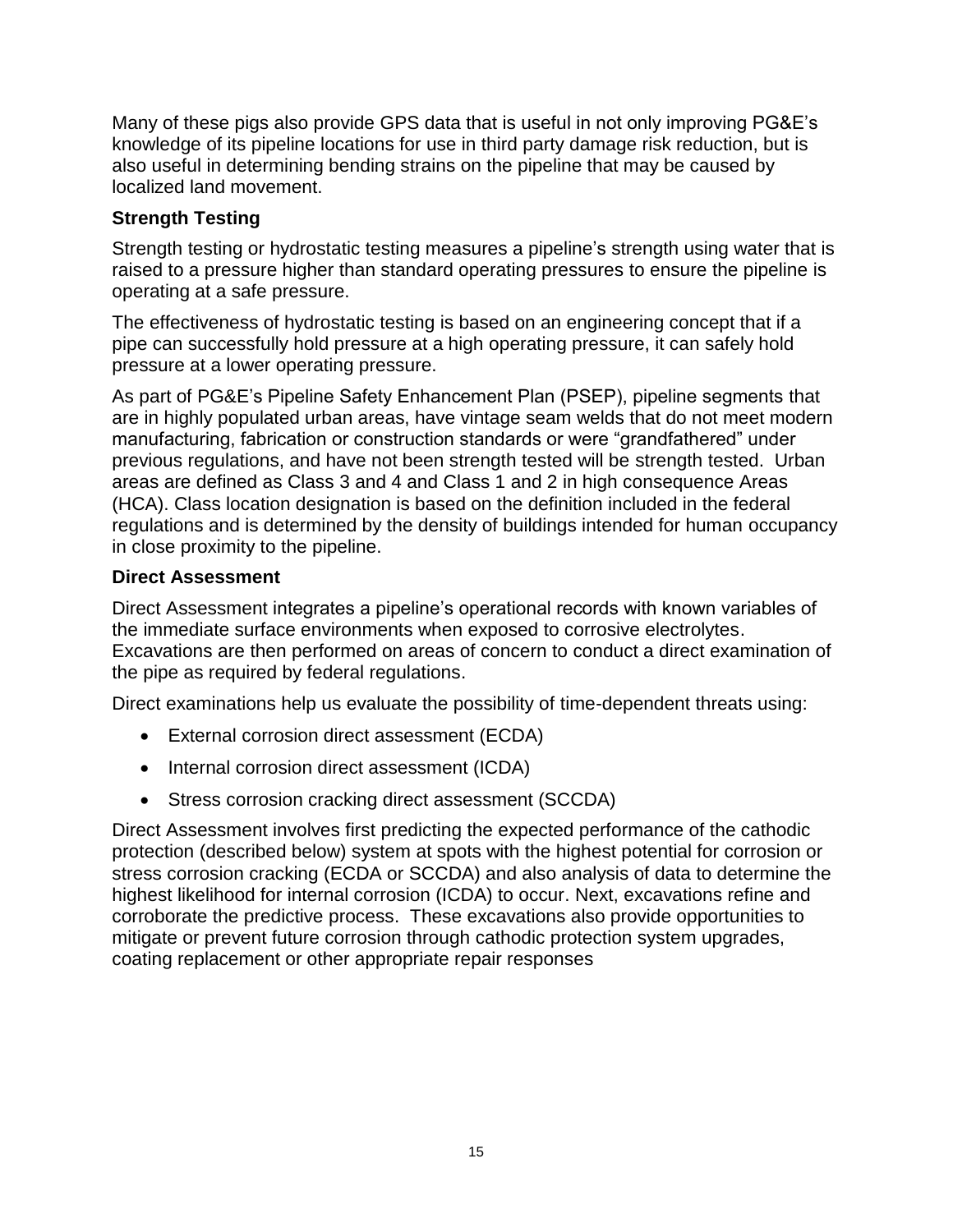### **Pipeline Maintenance**

PG&E also performs routine maintenance activities, including:

- Cathodic Protection
- Leak Surveys
- Leak Repair

#### **Cathodic Protection**

PG&E's steel gas pipe have a natural tendency to corrode. To manage corrosion, steel gas lines are coated or wrapped before installation, and then cathodic protection is applied in order to prevent corrosion of the metal surface in soil by applying a direct current from an anode to the pipe being protected.

PG&E sends corrosion mechanics to physically visit each "pipe-to-soil" location at least six times per year to identify and repair cathodic protection areas (CPA) that are not working properly.

#### **Leak Survey**

Pipeline safety regulations require PG&E to conduct periodic or routine leak surveys on its distribution and transmission systems to find gas leaks. The frequency depends on the local conditions where the pipe is installed and the material or operating condition of the pipe itself. Leak surveys are performed by gas field technicians using both vehiclemounted and handheld leak detectors to identify leaks. Surveyors check gas facilities line by line, from one end of a pipeline facility to the other, on regular intervals.

PG&E's current leak survey cycles are shown in the table below which meet or exceed federal regulation requirements.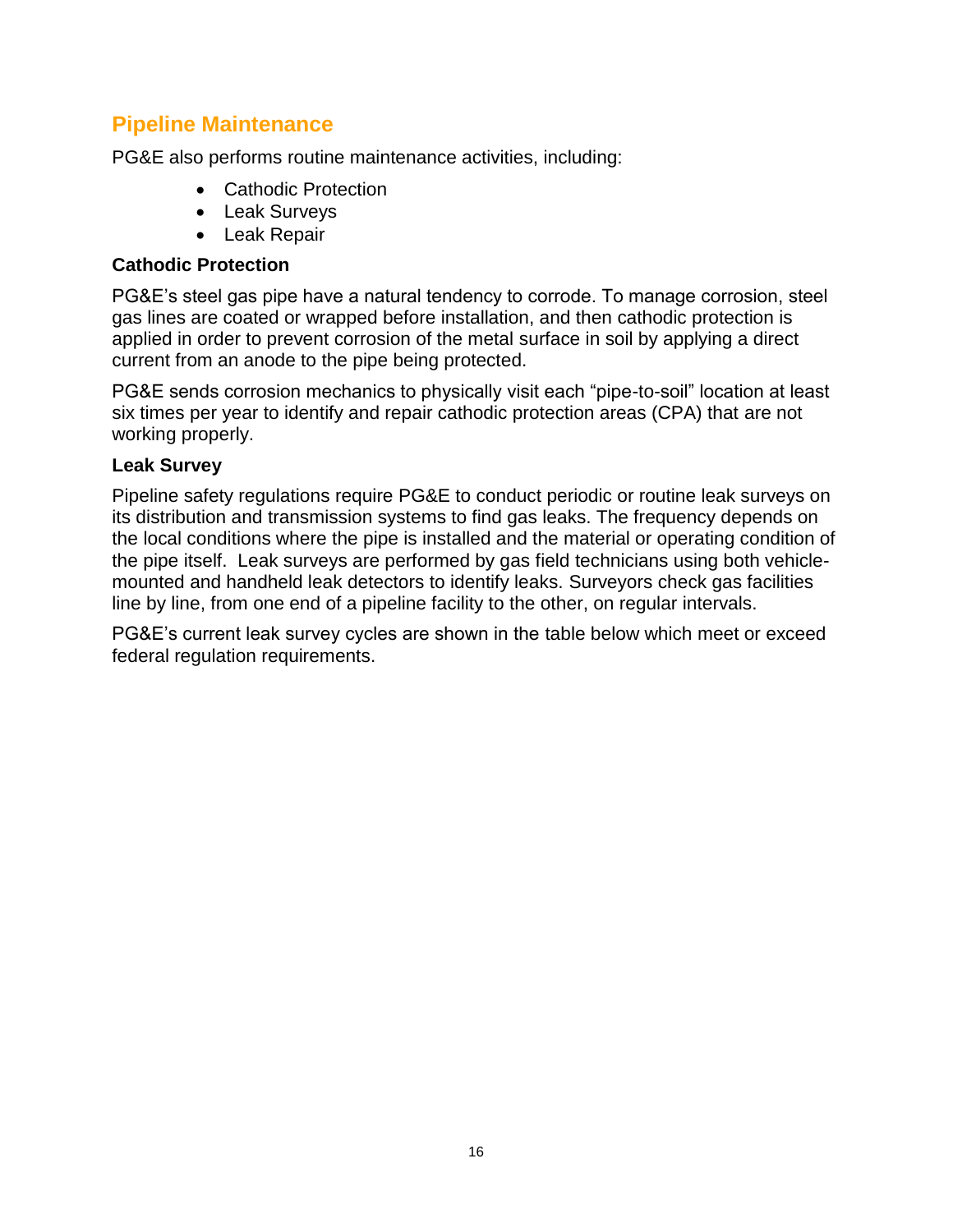| <b>Facility Type</b>                                                                                                  | <b>Survey Frequency</b> |
|-----------------------------------------------------------------------------------------------------------------------|-------------------------|
| All Company facilities within business districts and at<br>public buildings                                           | Annual                  |
| Distribution maximum allowable operating pressure<br>(MAOP) less than or equal to 60 psig                             |                         |
| Business district and public buildings                                                                                | Annual                  |
| Buried metallic facilities not under cathodic protection<br>and not covered by an annual requirement.                 | 3 years                 |
| Balance of underground distribution facilities                                                                        | 5 years                 |
| Distribution Feeders (MAOP greater than 60 psig)                                                                      | 5 years                 |
| <b>Transmission</b>                                                                                                   |                         |
| DOT Transmission All Odorized Transmission with the<br>exception of Non-HCA pipe within a Class III & IV<br>location. | Annual                  |
| DOT Transmission - Non-HCA Class III & IV                                                                             | Semi-Annual             |
|                                                                                                                       |                         |
| <b>Un-Odorized DOT Transmission</b>                                                                                   |                         |
| Class I & II                                                                                                          | Annual                  |
| Class III                                                                                                             | Semi-Annual             |
| Class IV                                                                                                              | Quarterly               |
| <b>Gathering</b>                                                                                                      |                         |
| Class I, II, III & IV                                                                                                 | Annual                  |
| <b>Transmission Stations</b>                                                                                          |                         |
| Class I & II                                                                                                          | Annual                  |
| Class III & IV                                                                                                        | Semi-Annual             |

#### **Leak Repair**

All gas leaks are graded based on a number of factors, including the amount of gas present, the proximity to structures, whether the below ground leak is covered wall-towall by concrete or other permanent covering, and whether or not the leak is above or below ground. PG&E personnel classify leaks into four grades based on the severity and location of the leak, the hazard the gas leak presents to persons or property, and the likelihood that the leak will become more serious within a specified amount of time.

Leaks are graded according to regulatory standards set by PHMSA at the federal level and the CPUC at the state level:

- **Grade 1 Leak**  Existing or probable hazards to person or property; requires immediate repair or continuous action – Repaired within 24 hours.
- **Grade 2+ Leak**  Priority Grade 2 leak. No immediate risk, but still requires a priority scheduled repair – Repair within 90 days.
- **Grade 2 Leak**  No immediate risk, but still requires a scheduled repair Repaired within 15 months.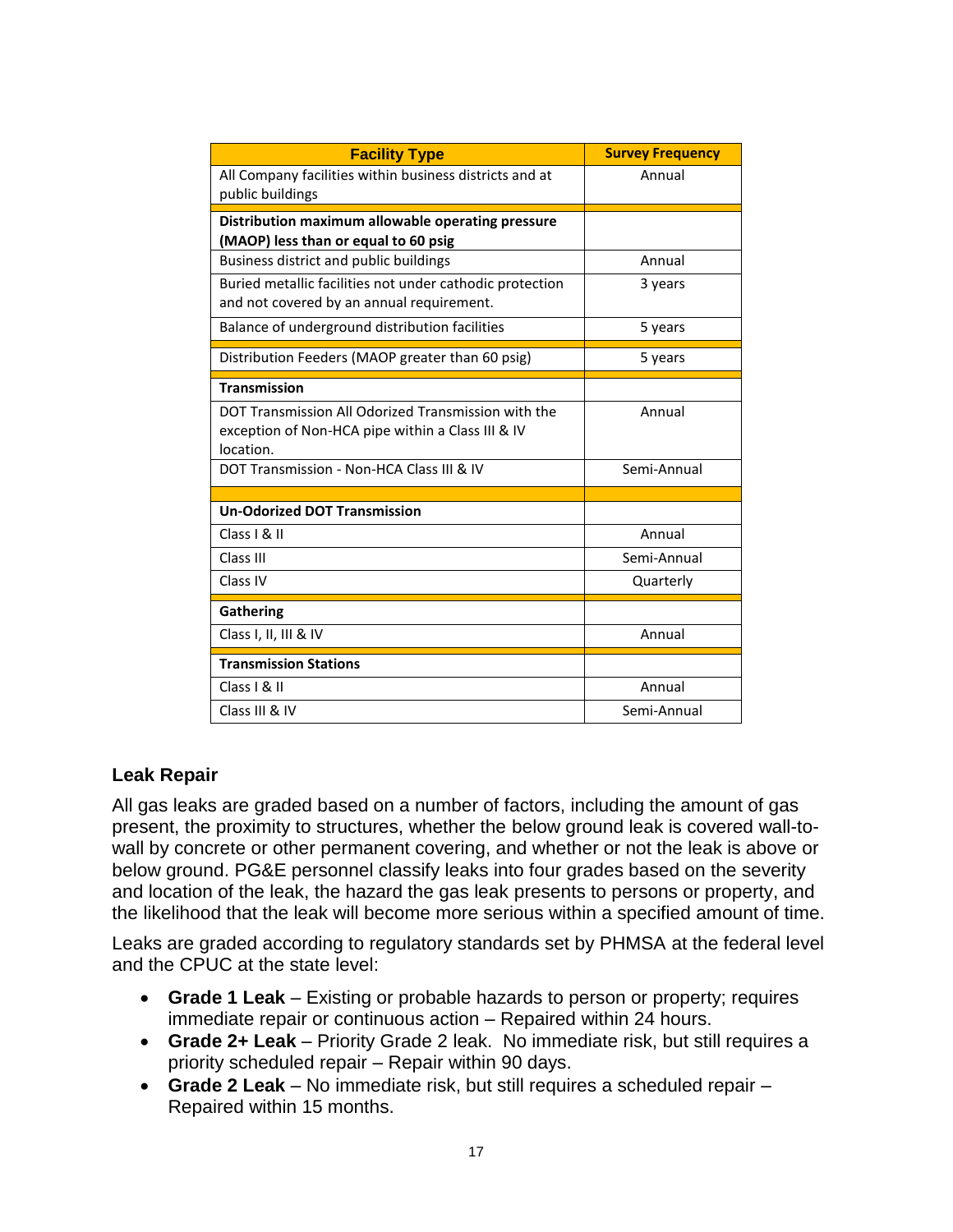**Grade 3 Leak** – No immediate risk and can reasonably be expected to remain non-hazardous – On-going monitoring.

PG&E's grading rules exceed industry standards, as set by the ASME GPTC Guide for Gas Transmission and Distribution Piping systems, in that PG&E uses a Grade 2+ category with a scheduled priority repair within 90 days.

# **Distribution Integrity Management Program**

The Distribution Integrity Management Program (DIMP) evaluates the risks to PG&E's gas distribution system and proposes mitigation strategies. DIMP evaluations rely on leak history amongst other variables to determine pipeline performance and prioritization of pipeline replacement work.

#### **Gas Pipeline Replacement**

For more than 20 years, PG&E's Gas Pipeline Replacement Program (GPRP) has focused on replacing cast-iron and pre-1940s' steel distribution pipelines. External factors, like seismic susceptibility and potential impact to the public are used to prioritize the highest risk pipe for replacement. PG&E has replaced nearly all cast-iron pipes.

#### **Aldyl-A Replacement**

The manufacturer of Aldyl-A plastic piping, DuPont, identified quality issues with a portion of its product manufactured between 1970 and 1972. This specific type of Aldyl-A is susceptible to failure under stressed conditions and can last well over 100 years if it is not under stressed conditions. Consequently, the life expectancy varies based on operating and environmental factors, such as pressure and soil type. Replacement of Aldyl-A distribution main is based on factors related to the condition and surroundings of the pipe. The primary factor in determining if a main is to be replaced is leak repair data, which indicates the potential of a material issue with the Aldyl-A plastic. Secondary factors include pipe vintage, operating pressure, the potential for ground movement, population density and areas of public assembly. Replacement projects are prioritized in order of the pipe with the greatest combination of consequence and likelihood for leakage.

#### **Sewer Lateral Inspection (Cross Bore Program)**

Sewer lateral inspection involves video inspecting sewer laterals to confirm gas pipeline replacement work has not damaged sewer lines. In 2012, we inspected approximately 10,000 sewer laterals with plans to inspect 18,000 sewer laterals by the end of 2013.

#### **Damage Prevention**

Damage Prevention is an end-to-end process that includes the field location of underground facilities as requested through the USA One-Call system, USA ticket management, investigations associated with dig-ins, and damage claims. The marking of underground utilities is governed by California Government Code 4216 and the process is driven by industry best practices.

Damage Prevention consists of multiple processes working together to help prevent damages from third party excavation activities as described below. PG&E's Damage Prevention processes are reviewed annually.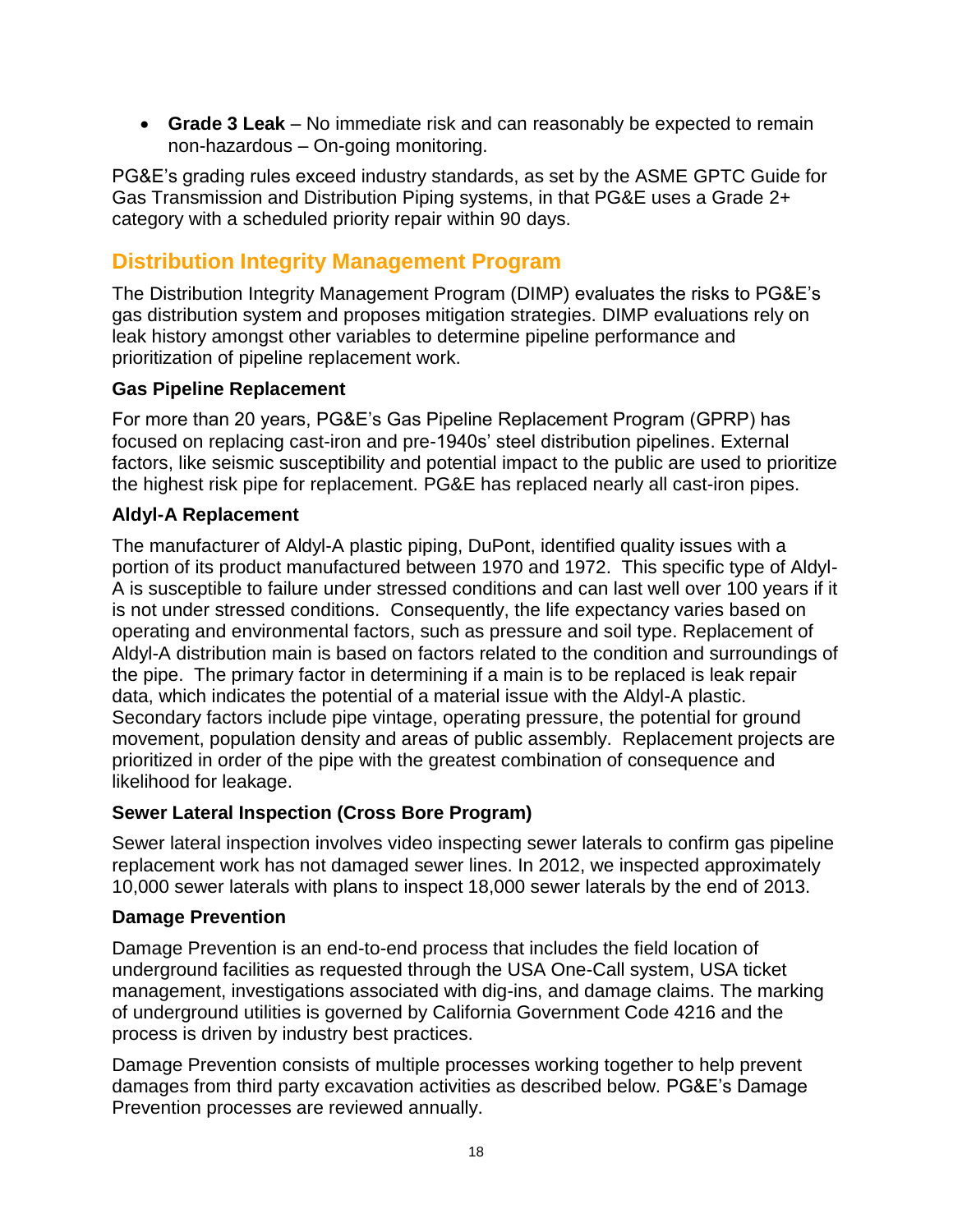#### **Public Awareness**

Public Awareness consists of educating customers and other key audiences regarding excavation rules, laws and best practices. Efforts include, but are not limited to, sending bill inserts in the mail, making education links available on email bill pay, sending individual separate mailers, running ads in newspapers and on the radio, conducting companywide campaigns for *Call 811 Before You Dig* and attending USA S.A.F.E. events that involve educating excavator companies of safe digging practices and recommendations.

#### **Dig-In Mitigation**

PG&E's Damage Prevention Program is focused on determining the root causes of excavation damage to PG&E facilities and identifying process improvements to reduce damages, including training and communications with external parties.

#### **Locate and Mark**

Federal pipeline safety regulations and California state law require that the PG&E belongs to, and shares the costs of, operating the regional "one call" notification system. Builders, contractors and others planning to excavate use this system to notify underground facility owners, like PG&E, of their plans. The company then provides the excavators with information about the location of its underground facilities. Information is normally provided by having company personnel visit the work site and place color coded surface markings to show where any pipes and wires are located. Because of its large service territory, PG&E belongs to two regional one call systems which share a common toll free, three digit "811" telephone number. The California one call systems are commonly referred to as Underground Service Alert (USA).

#### **Pipeline Patrols and Monitoring**

Pipeline Patrol and Monitoring consists of patrolling transmission pipelines to provide continuing surveillance including evaluating any significant activities on or near the pipeline and within the right-of-ways. One of the important patrol activities is monitoring that there are no unauthorized excavations taking place close to transmission pipelines. Patrols are performed with a mix of fixed-wing aerial, helicopter aerial and ground patrol methods on a quarterly basis at a minimum, which exceeds the federally mandated patrol standards.

In 2013, PG&E began a comprehensive survey (Centerline Surveys) of all 6,750 miles of gas transmission pipeline using GPS mapping technology to improve our ability to identify and prevent risks to our pipelines, and ensure better access to inspect, test and maintain pipelines.

#### **Pipeline Markers**

CFR 192.707 requires PG&E to provide pipeline markers and warning information for gas facilities. Pipeline markers are used to indicate the approximate location of the respective pipeline along its route. The markers are signs on the surface above or near the natural gas pipelines located at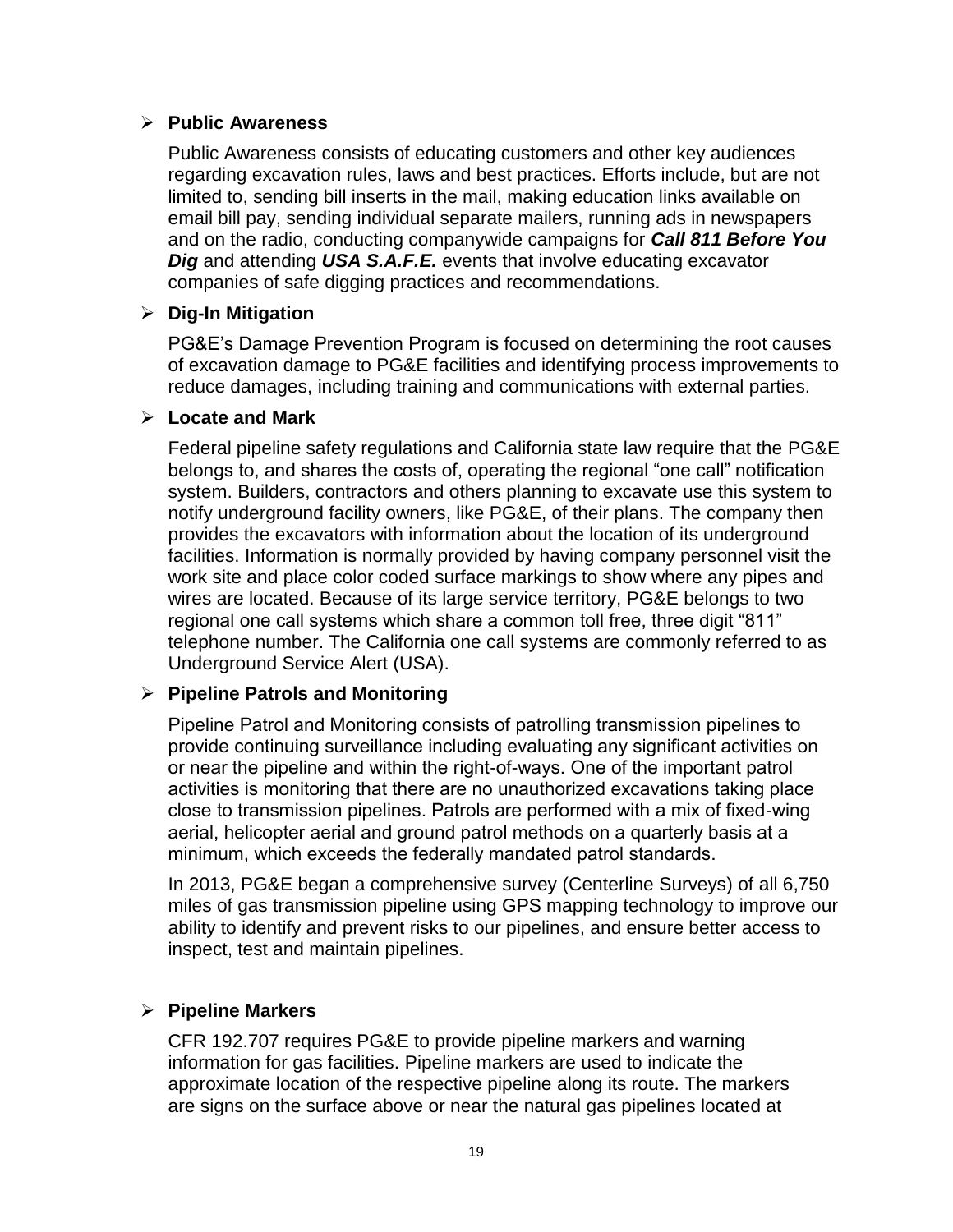frequent intervals along the pipeline right-of-way. The markers can typically be found at various points along the pipeline route including highway, railway or waterway intersections and other such prominent locations. These markers display the name of the operator and a telephone number where the operator can be reached in the event of an emergency.

### **Emergency Response and Public Awareness**

PG&E has applied the lessons learned from the San Bruno incident to improve its emergency response plans. These include:

- Improving internal procedures
- Changes to organizational structure
- Establishing clear responsibility and accountability during emergencies
- Greater collaboration with first responders
- Broadening training activities

PG&E's Public Awareness Plan addresses the need for communication about pipeline safety to key stakeholders and incorporates a process to ensure that PG&E continuously improves the effectiveness of its program. On an annual basis, PG&E conducts an internal self-assessment of its Public Awareness Plan. This assessment evaluates whether the Plan is implemented according to standard API RP-1162 (Public Awareness Programs for Pipeline Operators) and how effectively the Plan is reaching key stakeholders. In response to the assessment, PG&E develops an action plan to make changes and improvements to the program.

The Emergency Preparedness team within Public Safety and Integrity Management is actively engaged in various facets of emergency preparedness planning. Responsibilities of this team include maintenance of the Gas Emergency Response Plan (GERP); GERP assists PG&E personnel in responding safely, efficiently and in a coordinated manner to emergencies affecting the gas transmission and distribution systems. The GERP outlines the roles and responsibilities of PG&E's emergency response personnel and includes a single person that assumes command and designates specific duties for SCADA staff and all other potentially involved company employees.

The GERP requires training and exercises to ensure its response procedures are effectively put into action should an emergency occur. Training activities include: readthrough exercises; table-top exercises; games; drills; and functional and full scale exercises. Annual events include joint exercises involving PG&E personnel and public first responders for each gas storage and gas regulation facility, and exercises at each of PG&E's 18 divisions. Gas Dispatch, Gas Control and PG&E Emergency Response personnel train on dispatch and emergency response procedures annually.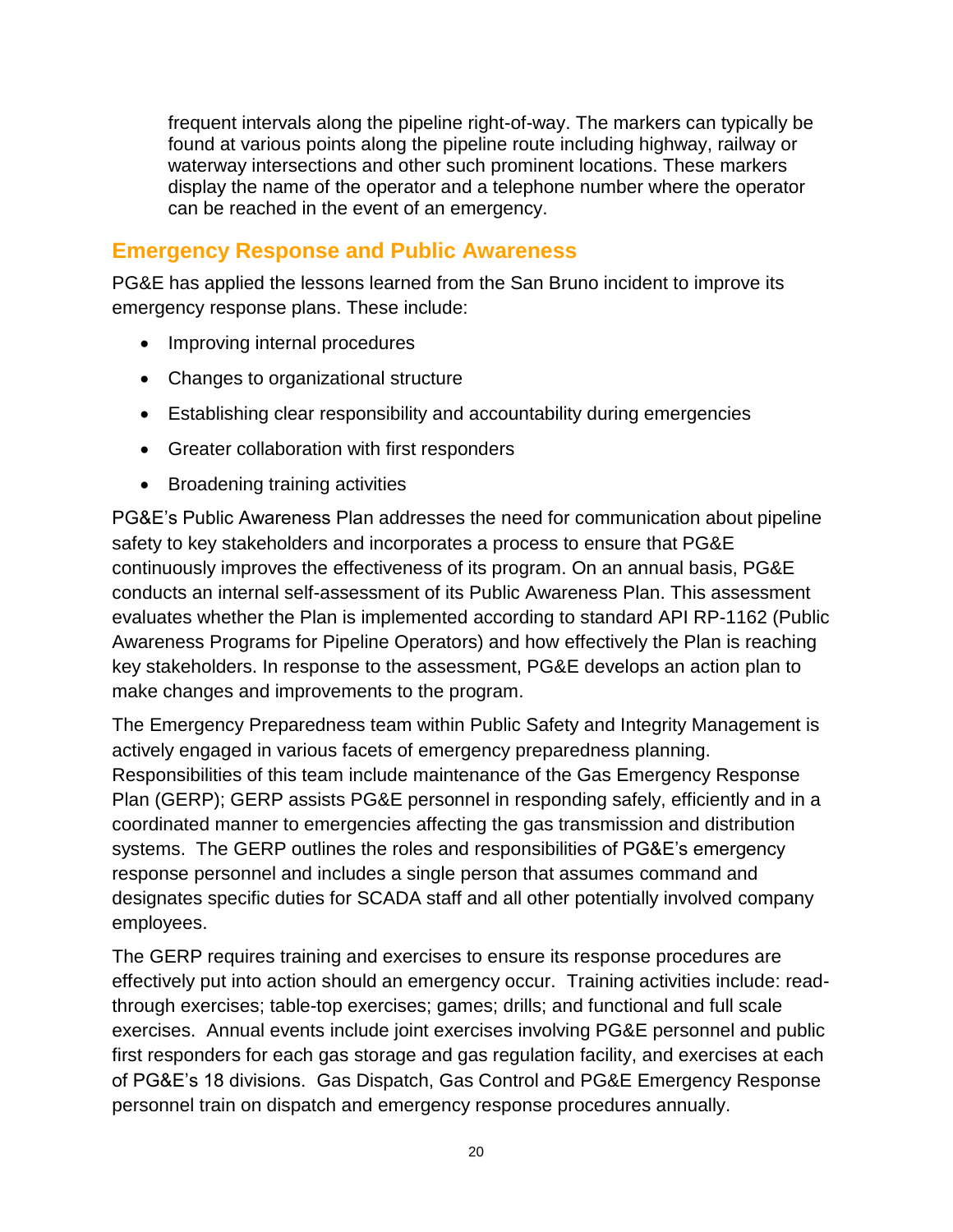Additionally, PG&E personnel with a role in an emergency operation train on the GERP. Completed training activities include:

- Exercises with public officials and first responders to simulate gas curtailment scenarios and build understanding of how to prepare for potential events
- Educational and interactive sessions, including practice drills, with first responders to prepare for gas-related emergencies
- First responder pilot training program with the City and County of San Francisco and the City of Fremont focused on sharing critical emergency response information
- Incident Command System training (this training is an ongoing effort and PG&E is currently improving controls to continually identify employees required to complete the training)
- California Independent System Operator (CAISO) Gas Curtailment Exercise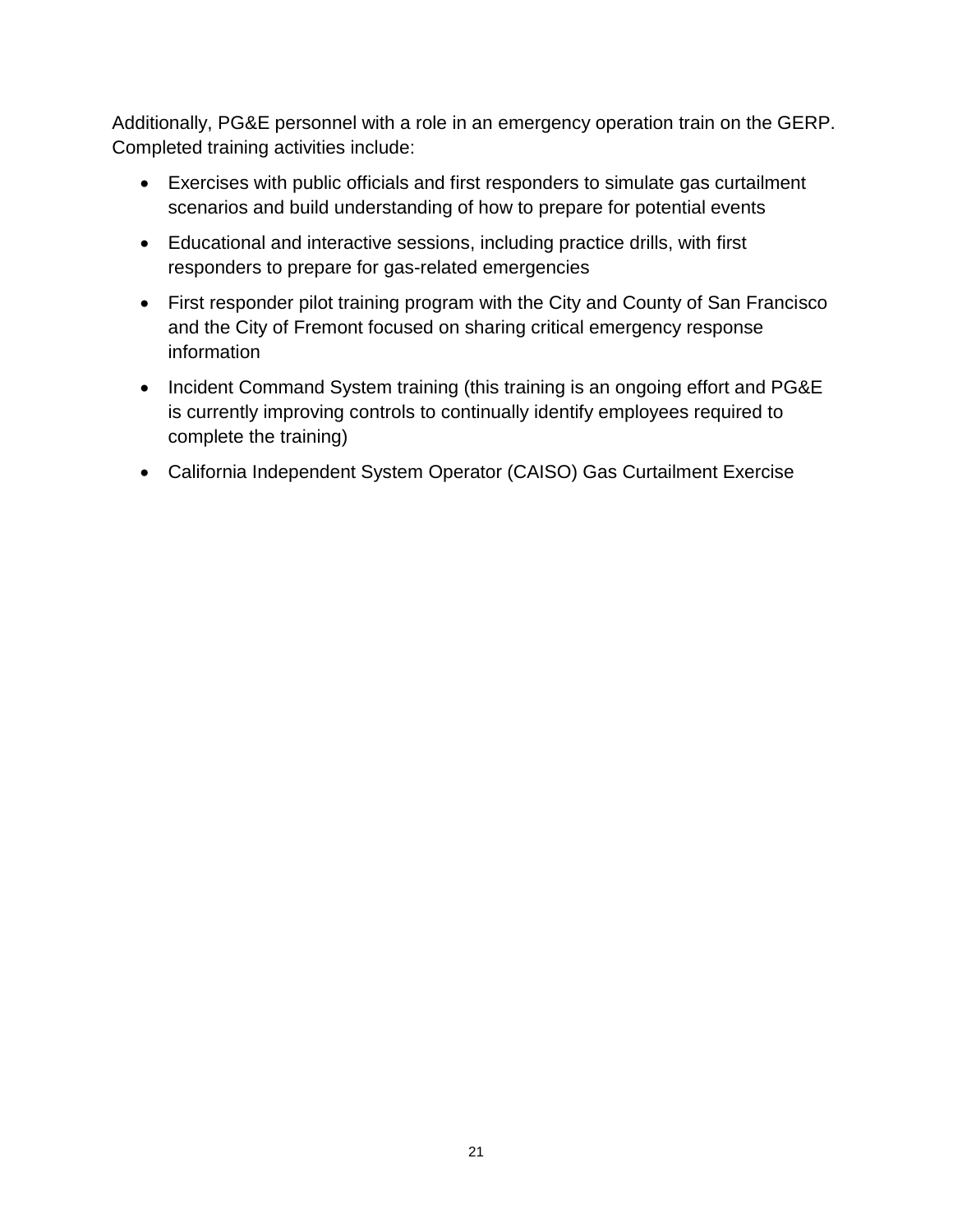# **Appendix**

# **Maps**

- **Map 1:** Pipeline and Station Location Map
- **Map 2:** PSEP Valve Automation Map
- **Map 3:** Diameter, Install Date and Hydrostatic Test Maps
- **Map 4:** Class Location and MOP Maps
- **Map 5:** Distribution Map

# **Pipelines: Transmission vs. Distribution**



Pipelines are defined as transmission or distribution based on the stress level the pipeline operates and the functionality of the pipeline. Generally, transmission lines operate between 150-900 psi and range between 10"-42". All pipelines not defined as transmission are considered distribution.